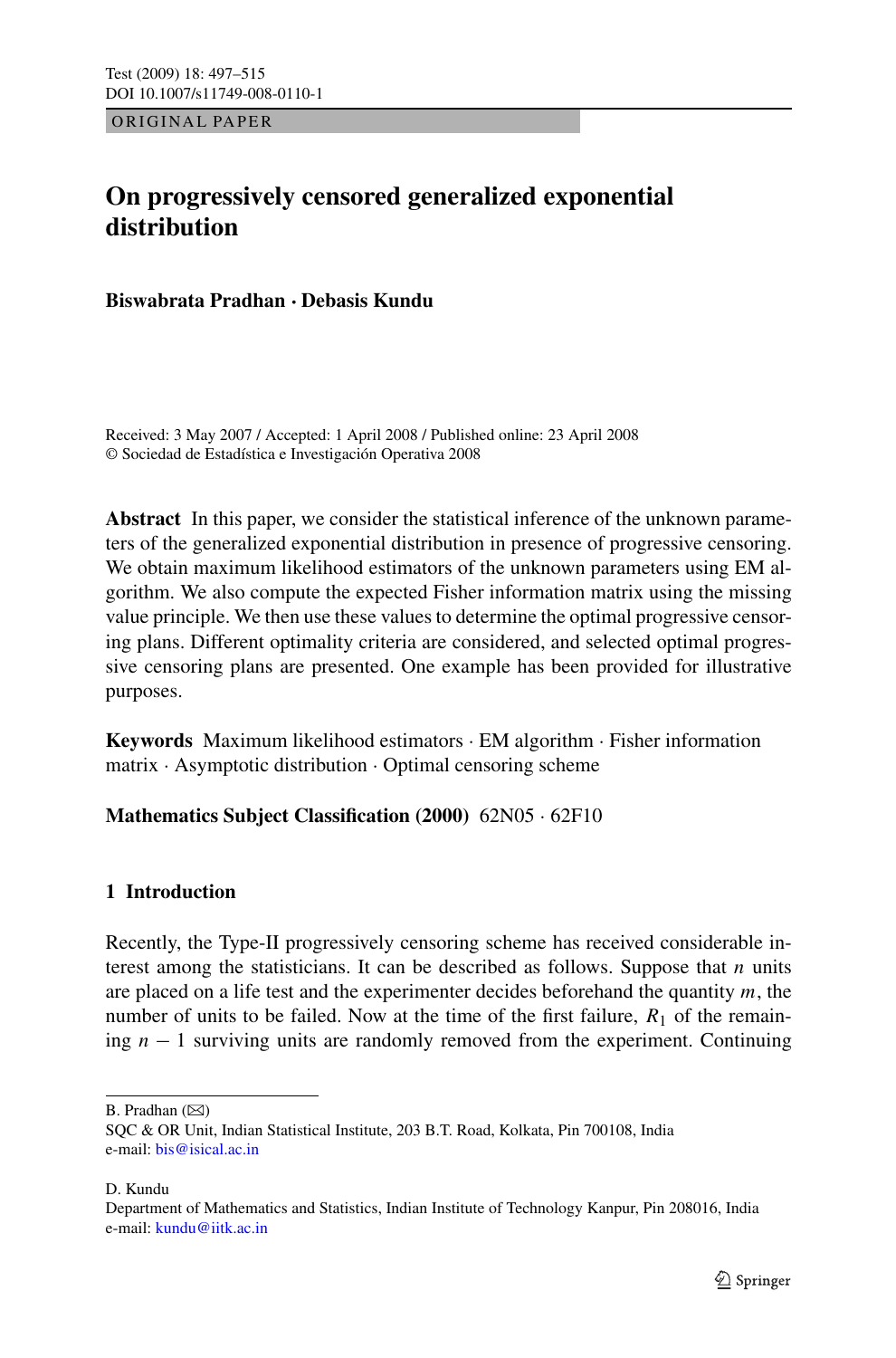on, at the time of the second failure,  $R_2$  of the remaining  $n - R_1 - 2$  units are randomly withdrawn from the experiment. Finally, at the time of the *m*th failure, all the remaining  $n - m - R_1 - \cdots - R_{m-1} (= R_m)$  surviving units are removed from the experiment. Some of the earlier work on progressive censoring was conducted by Cohen ([1963\)](#page-17-0), Mann [\(1971](#page-17-0)), and Thomas and Wilson [\(1972](#page-18-0)). Recently, several articles have been published on estimating the parameters of the unknown parameters for different distribution functions, see, for example, Viveros and Balakrishnan ([1994\)](#page-18-0), Balasooriya and Balakrishnan ([2000\)](#page-17-0), Balakrishnan et al. ([2004\)](#page-17-0), Balakrishnan and Kannan [\(2001\)](#page-17-0), etc. A recent account on progressive censoring schemes can be obtained in the monograph by Balakrishnan and Aggarwala [\(2000](#page-17-0)) or in the excellent review article by Balakrishnan [\(2007](#page-17-0)).

Although quite a bit of work has been done on the progressively censored Weibull distribution, we have not come across any work on the progressively censored gamma or generalized exponential (GE) distribution. It is observed (Gupta and Kundu [1999](#page-17-0)) that the GE distribution can be used quite effectively to analyze lifetime data in place of the Weibull or gamma distribution. The two-parameter GE distribution has the density/hazard functions which are very similar to the density/hazard functions of the two-parameter gamma distribution, see Gupta and Kundu ([1999\)](#page-17-0). Since the distribution function of the GE distribution is also in a compact form like the Weibull distribution, it is observed that it can be used very easily when the data are censored, unlike the gamma distribution.

In this paper, we consider the statistical inference of the GE distribution when the data are progressively censored. We obtain likelihood equations, and it is observed that the maximum likelihood estimators (MLEs) can not be obtained in explicit forms. The MLEs can be obtained by solving a two-dimensional optimization problem. It is observed that in certain cases the standard Newton–Raphson algorithm does not converge. We propose to use the EM algorithm to compute the MLEs. We also calculate the expected Fisher information matrix using the missing information principle, and they have been used for constructing asymptotic confidence intervals.

Finding any optimal sampling scheme is an important practical problem and it has received considerable attention in the last few years. But most of the work is related to the progressively censored Weibull distribution. Finding an optimal censoring plan means the choice of  $(R_1, \ldots, R_m)$  for specified values of sample size *n* and effective sample size *m* which provides the maximum information. In this paper, we consider an optimality criterion (measure of information) based on the expected Fisher information matrix and, using this criterion, we propose a method to choose an optimal sampling scheme for progressively censored GE distribution. Monte Carlo simulations are performed to study the behavior of the proposed methodology, and two data sets are analyzed for illustrative purposes.

The rest of the paper is organized as follows. In Sect. [2,](#page-2-0) we provide the maximum likelihood estimators using the EM algorithm. The observed and expected Fisher information matrices are provided in Sect. [3.](#page-4-0) Numerical simulations and data analysis are provided in Sect. [4](#page-8-0). In Sect. [5](#page-12-0), we provide a procedure to obtain the optimum censoring scheme and, finally, we conclude the paper in Sect. [6.](#page-16-0)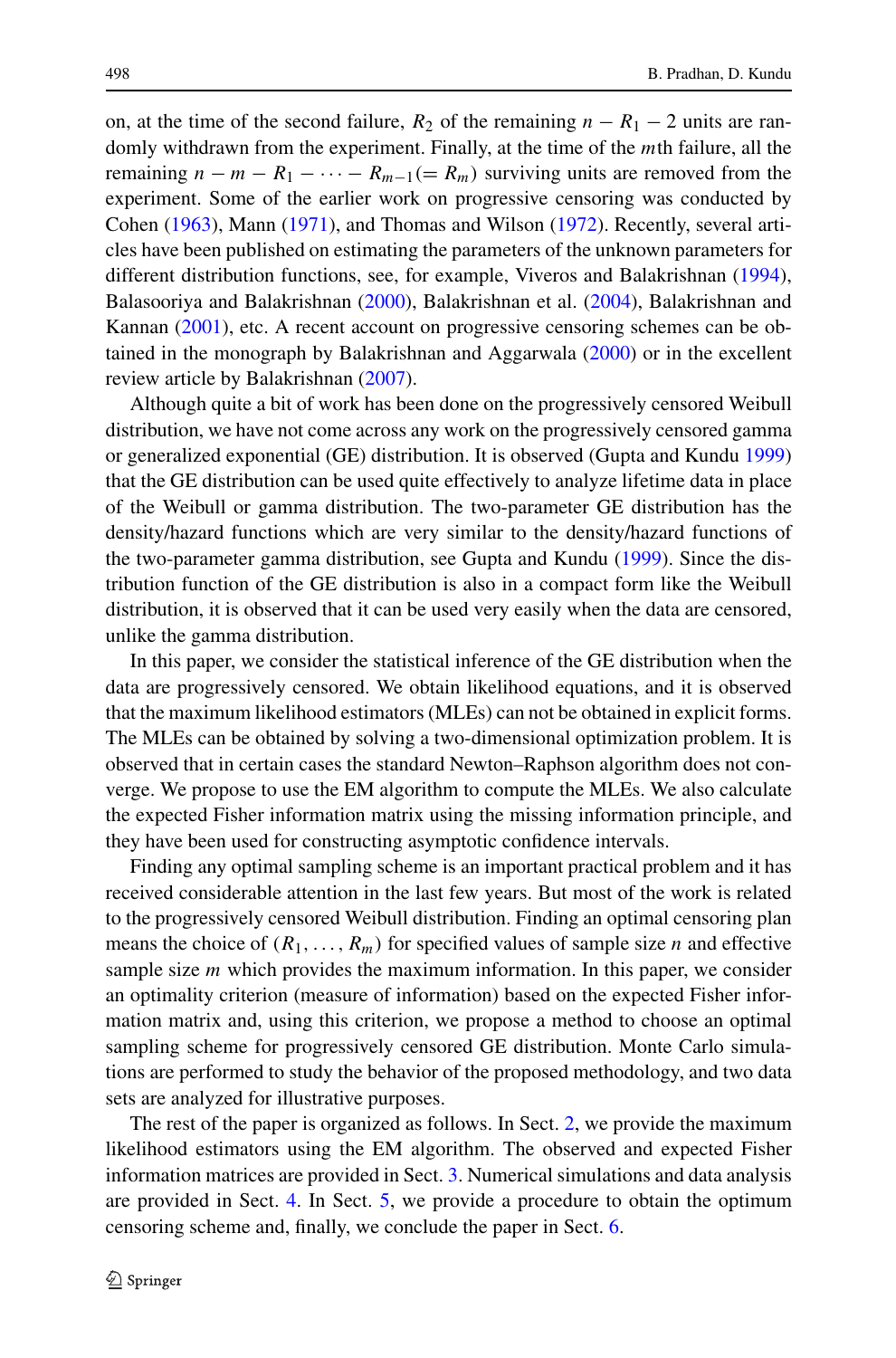#### <span id="page-2-0"></span>**2 Maximum likelihood estimators**

#### 2.1 Model description

A random variable *X* is said to have two-parameter GE distribution if the probability density function (PDF) is of the following form:

$$
f(x|\alpha,\lambda) = \begin{cases} 0 & \text{if } x < 0, \\ \alpha\lambda e^{-\lambda x} (1 - e^{-\lambda x})^{\alpha - 1} & \text{if } x \ge 0 \end{cases}
$$
 (1)

for  $\alpha > 0$  and  $\lambda > 0$ . Here  $\alpha$  and  $\lambda$  are the shape and scale parameters, respectively. It is known that, for  $\alpha \leq 1$ , the PDF is a decreasing function and, for  $\alpha > 1$ , it is a unimodal function. Shapes of the different PDF of GE distributions can be found in Gupta and Kundu [\(1999](#page-17-0)). For some recent developments of the GE distribution, the readers may look at the review article by Gupta and Kundu ([2007\)](#page-17-0).

#### 2.2 Maximum likelihood estimators

Suppose that *n* independent items are put on a test and that the lifetime distribution of each item is given by (1). The ordered *m*-failures are observed under the type-II progressively censoring plan  $(R_1, \ldots, R_m)$ , where each  $R_i \ge 0$  and  $\sum_{j=1}^m R_j + m = n$ . If the ordered *m* failures are denoted by  $x_{(1)} < \cdots < x_{(m)}$ , then the likelihood function based on the observed sample  $x_{(1)} < \cdots < x_{(m)}$  is

$$
l(\alpha, \lambda) = c \prod_{i=1}^{m} f(x_{(i)} | \alpha, \lambda) [1 - F(x_{(i)} | \alpha, \lambda)]^{R_i},
$$
\n(2)

where  $c = n(n - 1 - R_1) \cdots (n - R_1 - \cdots - R_{m-1} - m + 1)$  and  $F(x | \alpha, \lambda) = (1$  $e^{-\lambda x}$ <sup> $\alpha$ </sup>, the distribution function corresponding to the density function (1).

The MLEs of  $\alpha$  and  $\lambda$  can be obtained by solving two nonlinear normal equations, whose explicit solutions cannot be obtained. They have to be obtained by solving a two-dimensional optimization problem. It is observed that the standard Newton– Raphson algorithm does not converge in certain cases. We propose to use the EM algorithm to compute the MLEs of  $\alpha$  and  $\lambda$  as suggested by Dempster et al. [\(1977](#page-17-0)) which involves solving two one-dimensional optimization problems rather than one two-dimensional problem.

The progressive right censoring model problem can be viewed as an incomplete data problem, see, for example, Ng et al. [\(2002\)](#page-17-0). First, let us denote the observed and censored data by  $X = (X_{(1)}, \ldots, X_{(m)})$  and  $Z = (Z_1, \ldots, Z_m)$ , respectively, where each  $Z_j$  is  $1 \times R_j$  vector with  $Z_j = (Z_{j1},...,Z_{jR_j})$  for  $j = 1,...,m$ , and they are not observable. The censored data vector *Z* can be thought of as missing data. The combination of  $(X, Z) = W$  forms the complete data set. If we denote the loglikelihood function of the uncensored data set by  $L_c(W; \alpha, \lambda)$ , then, ignoring the additive constant, we have

$$
L_c(W; \alpha, \lambda) = n \ln \alpha + n \ln \lambda - \lambda \sum_{i=1}^m x_{(i)} + (\alpha - 1) \sum_{i=1}^m \ln \left( 1 - e^{-\lambda x_{(i)}} \right)
$$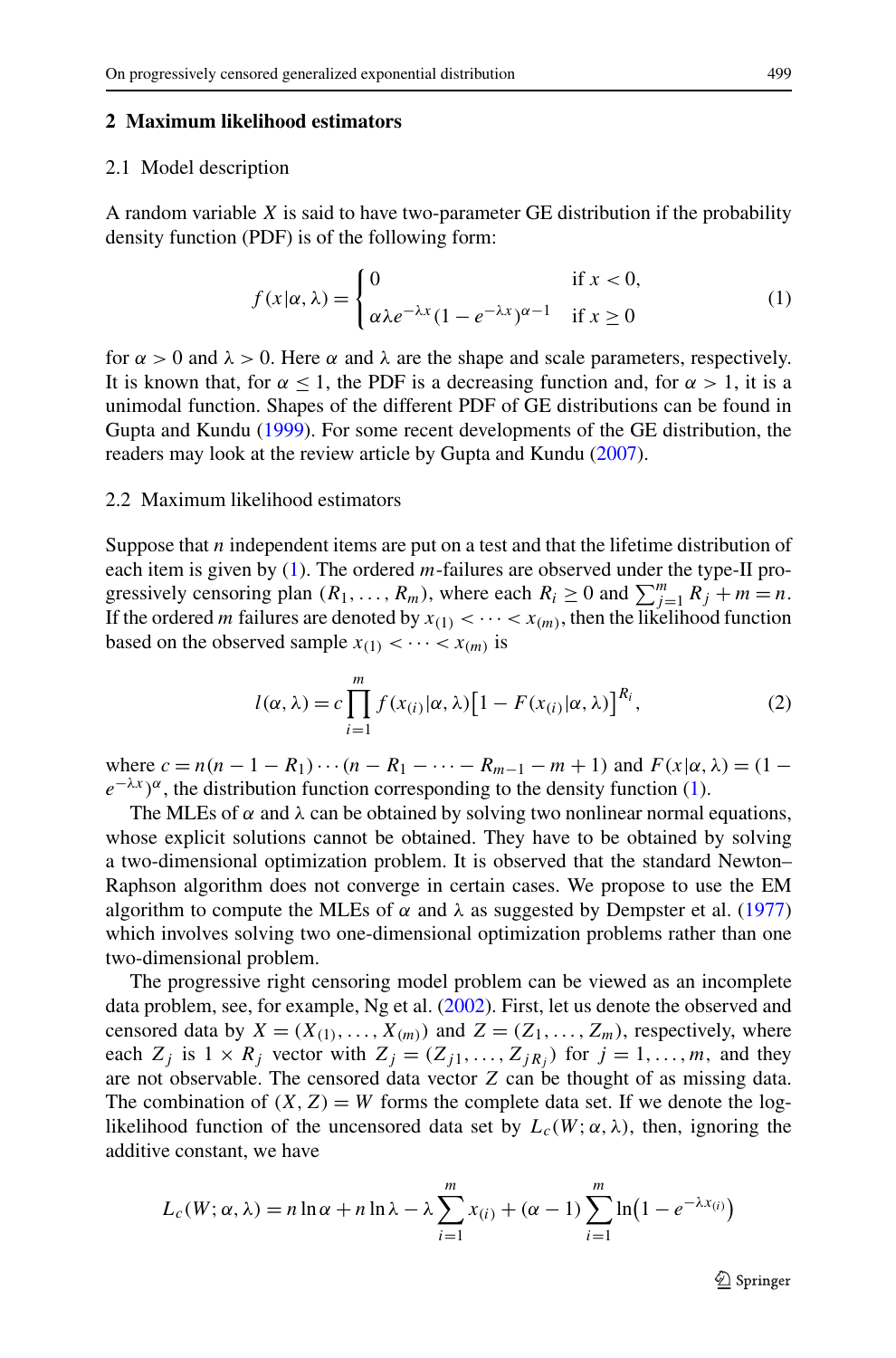$$
-\lambda \sum_{j=1}^{m} \sum_{k=1}^{R_j} z_{jk} + (\alpha - 1) \sum_{j=1}^{m} \sum_{k=1}^{R_j} \ln(1 - e^{-\lambda z_{jk}}).
$$
 (3)

<span id="page-3-0"></span>For the *E*-step, one needs to compute the pseudo log-likelihood function. It can be obtained from  $L_c(W; \alpha, \lambda)$  by replacing any function of  $z_{jk}$ , say  $g(z_{jk})$ , with  $E{g(Z_{jk})|Z_{jk} > x_{(j)}}$ . Therefore, the pseudo log-likelihood function becomes

$$
n \ln \alpha + n \ln \lambda - \lambda \sum_{i=1}^{m} x_{(i)} + (\alpha - 1) \sum_{i=1}^{m} \ln (1 - e^{-\lambda x_{(i)}})
$$
  

$$
- \lambda \sum_{j=1}^{m} \sum_{k=1}^{R_j} E(Z_{jk} | Z_{jk} > x_{(j)})
$$
  

$$
+ (\alpha - 1) \sum_{j=1}^{m} \sum_{k=1}^{R_j} E[\ln (1 - e^{-\lambda Z_{jk}}) | Z_{jk} > x_{(j)}].
$$
 (4)

It can be seen that (see the [Appendix\)](#page-16-0)

$$
A(c, \alpha, \lambda) = E(Z_{jk} | Z_{jk} > c) = -\frac{\alpha}{\lambda (1 - F(a|\alpha, \lambda))} \times u(c, \alpha, \lambda), \quad (5)
$$

where

$$
u(c, \alpha, \lambda) = \int_0^{e^{-c\lambda}} \ln y (1 - y)^{\alpha - 1} dy
$$

and

$$
B(c, \alpha, \lambda) = E\left[\ln\left(1 - e^{-\lambda Z_{jk}}\right)|Z_{jk} > c\right]
$$
\n
$$
= \frac{1}{\alpha(1 - (1 - e^{-c\lambda})^{\alpha})} \times \left\{\left(1 - e^{-c\lambda}\right)^{\alpha}\left(1 - \ln\left(1 - e^{-c\lambda}\right)^{\alpha}\right) - 1\right\}.\tag{6}
$$

Now the *M*-step involves the maximization of the pseudo log-likelihood function (4), replacing the corresponding values of (5) and (6) in (4). Therefore, if at the *k*th stage, the estimate of  $(\alpha, \lambda)$  is  $(\alpha^{(k)}, \lambda^{(k)})$ , then  $(\alpha^{(k+1)}, \lambda^{(k+1)})$  can be obtained by maximizing

$$
L_c^*(W; \alpha, \lambda) = n \ln \alpha + n \ln \lambda - \lambda \sum_{i=1}^m x_{(i)} + (\alpha - 1) \sum_{i=1}^m \ln(1 - e^{-\lambda x_{(i)}})
$$

$$
- \lambda \sum_{j=1}^m R_j A(x_{(j)}, \alpha^{(k)}, \lambda^{(k)})
$$

$$
+ (\alpha - 1) \sum_{j=1}^m R_j B(x_{(j)}, \alpha^{(k)}, \lambda^{(k)})
$$
(7)

 $\mathcal{D}$  Springer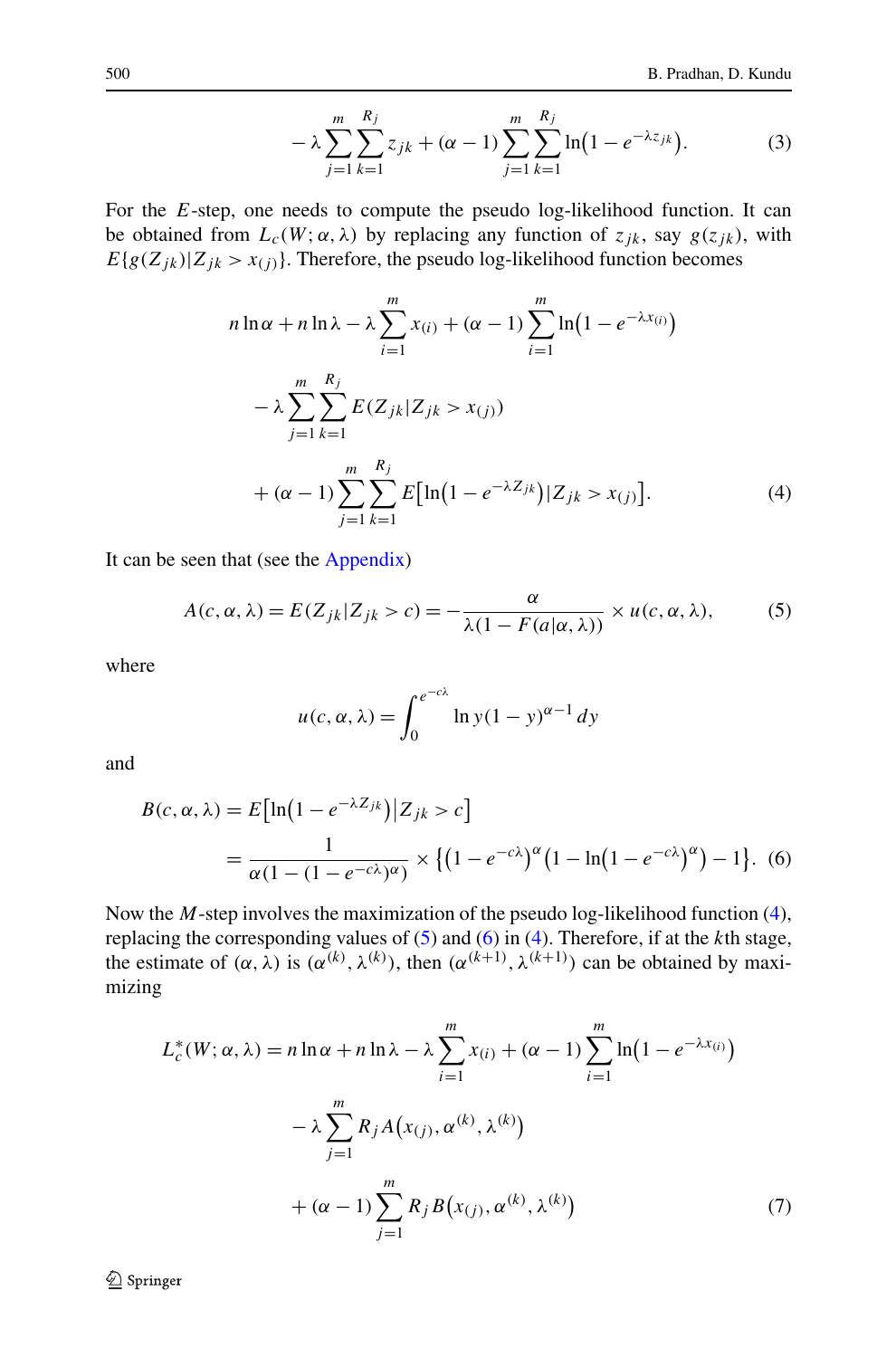<span id="page-4-0"></span>with respect to  $\alpha$  and  $\lambda$ . Note that the maximization of ([7\)](#page-3-0) can be obtained quite effectively by the similar method proposed by Gupta and Kundu [\(2001](#page-17-0)). First, find  $\lambda^{(k+1)}$  by solving a fixed-point type equation

$$
h(\lambda) = \lambda,\tag{8}
$$

where the function  $h(\lambda)$  is defined by

$$
h(\lambda) = \left[ \frac{1}{n} \sum_{j=1}^{m} x_{(j)} + \frac{1}{n} \widetilde{A} - \frac{1}{n} (\widehat{\alpha}(\lambda) - 1) \sum_{j=1}^{m} \frac{x_{(j)} e^{-\lambda x_{(j)}}}{1 - e^{-\lambda x_{(j)}}} \right]^{-1}
$$

with

$$
\widetilde{A} = \sum_{j=1}^{m} R_j A(x_{(j)}, \alpha^{(k)}, \lambda^{(k)}), \qquad \widetilde{B} = \sum_{j=1}^{m} R_j B(x_{(j)}, \alpha^{(k)}, \lambda^{(k)}),
$$

$$
\widehat{\alpha}(\lambda) = -\frac{n}{\sum_{j=1}^{m} \ln(1 - e^{-\lambda x_{(j)}}) + \widetilde{B}}.
$$

Once  $\lambda^{(k+1)}$  is obtained,  $\alpha^{(k+1)}$  is obtained as  $\alpha^{(k+1)} = \hat{\alpha}(\lambda^{(k+1)})$ . Therefore, we can use the following algorithm to proceed from the *k*th iterate to  $(k+1)$ th iterate. use the following algorithm to proceed from the *k*th iterate to  $(k + 1)$ th iterate. Algorithm

Step 1: Maximize ([7\)](#page-3-0) using (8), i.e., continue the process until it converges. At the *(k + 1)*<sup>th</sup> stage, the value of  $λ$  that maximizes [\(7](#page-3-0)) is  $λ^{(k+1)}$ .

Step 2: Assign

$$
\alpha^{(k+1)} = -\frac{n}{\sum_{j=1}^{m} \ln(1 - e^{-\lambda^{(k+1)}x_{(j)}}) + \widetilde{B}}
$$

Step 3: Check the convergence of  $(\alpha^{(k+1)}, \lambda^{(k+1)})$  If the convergence is met, stop the iteration, otherwise go back to Step 1.

#### **3 Fisher information matrix**

In this section, we compute the observed and expected Fisher information matrices using the idea of missing information principle of Louis [\(1982](#page-17-0)); see also Tanner [\(1993](#page-18-0)). The observed Fisher information matrix can be used to construct the asymptotic confidence intervals, whereas the expected Fisher information matrix will be used for constructing optimal censoring plans.

3.1 Observed information matrix

In this subsection, we compute the observed Fisher information matrix, given the observations  $\{x_{(1)},...,x_{(m)}\}$  and  $R_1,...,R_m$ . The idea of the missing information principle of Louis [\(1982\)](#page-17-0) can be expressed as follows:

Observed information = Complete information − Missing information*.*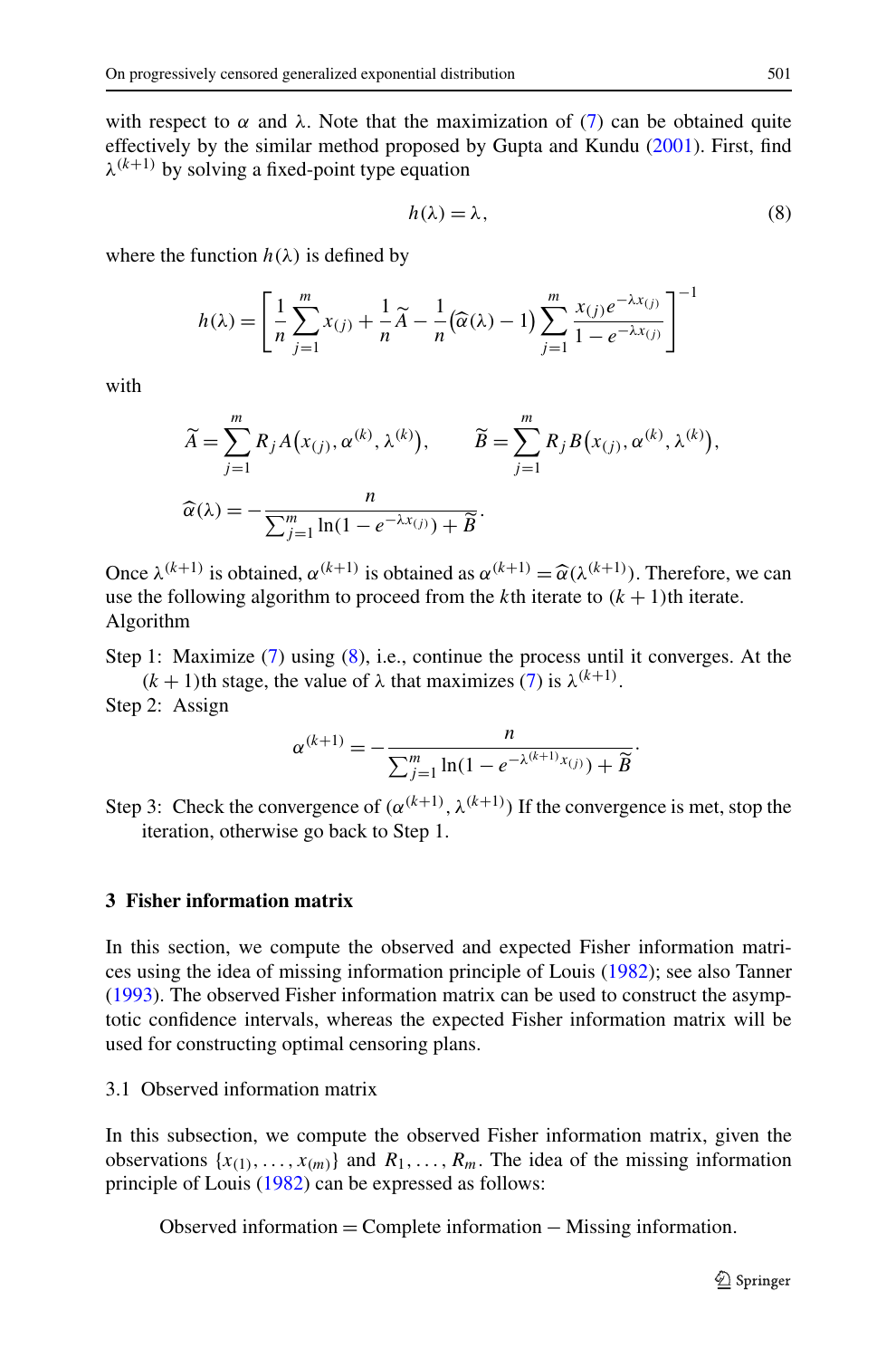In our case, if we denote  $\theta = (\alpha, \lambda)$ ,  $X =$  the observed data,  $W =$  the complete data,  $I_W(\theta)$  = the complete information,  $I_X(\theta)$  = the observed information, and  $I_{W|X}(\theta)$  = the missing information, then they can be expressed as follows:

$$
I_X(\theta) = I_W(\theta) - I_{W|X}(\theta).
$$
\n(9)

The complete information  $I_W(\theta)$  is given by

$$
I_W(\theta) = -E \bigg[ \frac{\partial^2 L_c(W; \theta)}{\partial \theta^2} \bigg].
$$

The Fisher information in one observation, which is censored at the time of the *j* th failure time  $x_{(i)}$ , can be computed as

$$
I_{W|X}^{(j)}(\theta) = -E_{Z_j|X_{(j)}} \left[ \frac{\partial^2 \ln f_{Z_j}(z_j|x_{(j)}, \theta)}{\partial \theta^2} \right].
$$

Therefore, the expected information for conditional distribution of *W* given *X* (the missing information) is

$$
I_{W|X}(\theta) = \sum_{j=1}^{m} R_j I_{W|X}^{(j)}(\theta).
$$

So the observed information can be obtained from (9). The asymptotic variance covariance matrix of  $\widehat{\theta} = (\widehat{\alpha}, \widehat{\lambda})$  can be obtained by inverting  $I_X(\widehat{\theta})$ .

Both the matrices  $I_W(\theta)$  and  $I_{W|X}(\theta)$  are of order  $2 \times 2$ . Now, we present all the elements of both matrices. The  $2 \times 2$  matrix  $I_W(\theta)$  for complete data is already available, see Gupta and Kundu [\(2001](#page-17-0)). For convenience, we present it below. If we denote the  $(i, j)$ th element of the matrix  $I_W(\theta)$  by  $a_{ij}(\alpha, \lambda)$ , then they are as follows:

$$
a_{11} = \frac{n}{\alpha^2},
$$
  
\n
$$
a_{12} = a_{21} = -\frac{n}{\lambda} \left[ \frac{\alpha}{\alpha - 1} (\psi(\alpha) - \psi(1)) - (\psi(\alpha + 1) - \psi(1)) \right] \text{ if } \alpha > 2,
$$
  
\n
$$
= -\frac{n\alpha}{\lambda} \int_0^\infty x e^{-2x} (1 - e^{-x})^{\alpha - 2} dx \text{ if } 0 < \alpha \le 2,
$$
  
\n
$$
a_{22} = \frac{n}{\lambda^2} \left[ 1 + \frac{\alpha(\alpha - 1)}{\alpha - 2} (\psi'(1) - \psi'(\alpha - 1) + (\psi(\alpha - 1) - \psi(1))^2) \right]
$$
  
\n
$$
+ \frac{n\alpha}{\lambda^2} [(\psi'(1) - \psi(\alpha)) + (\psi(\alpha) - \psi(1))^2] \text{ if } \alpha > 2,
$$
  
\n
$$
= \frac{n}{\lambda^2} + \frac{n\alpha(\alpha - 1)}{\lambda^2} \int_0^\infty x^2 e^{-2x} (1 - e^{-x})^{\alpha - 3} dx \text{ if } 0 < \alpha \le 2.
$$

Here  $\psi$  and  $\psi'$  are the digamma and trigamma functions, see, for example, Abramowitz and Stegun [\(1964\)](#page-17-0).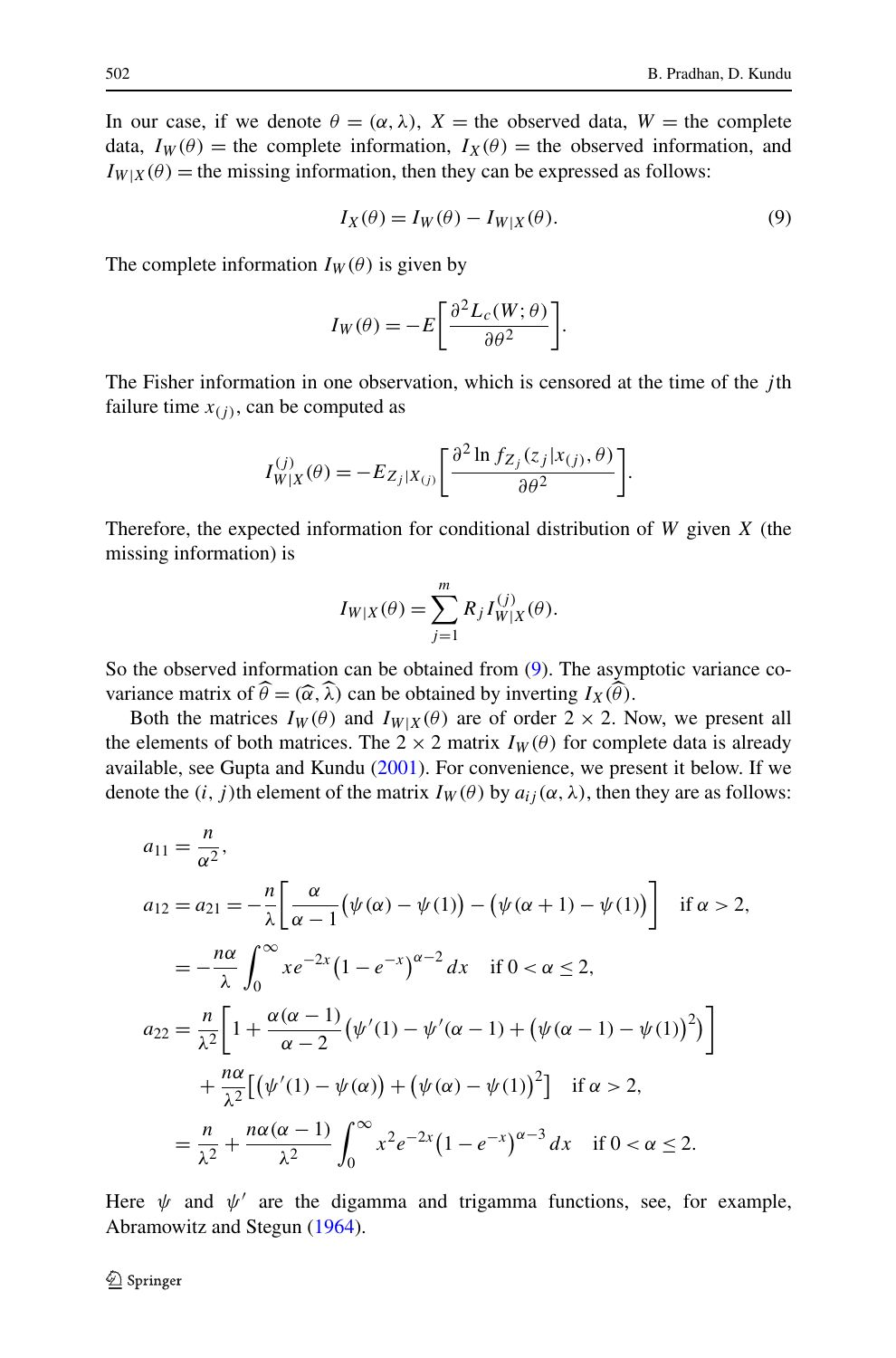<span id="page-6-0"></span>Now we present  $I_{W|X}^{(j)}(\theta)$ . If

$$
I_{W|X}^{(j)}(\theta) = \begin{bmatrix} b_{11}(x_{(j)}; \alpha, \lambda) & b_{12}(x_{(j)}; \alpha, \lambda) \\ b_{21}(x_{(j)}; \alpha, \lambda) & b_{22}(x_{(j)}; \alpha, \lambda) \end{bmatrix},
$$

then

$$
b_{11}(x_{(j)}; \alpha, \lambda) = \frac{1}{\alpha^2} - \left[\ln(1 - e^{-\lambda x_{(j)}})\right]^2 \frac{(1 - e^{-\lambda x_{(j)}})^{\alpha}}{(1 - (1 - e^{-\lambda x_{(j)}})^{\alpha})^2},
$$
  
\n
$$
b_{22}(x_{(j)}; \alpha, \lambda) = \frac{1}{\lambda^2} + (\alpha - 1)h_1(x_{(j)}; \alpha, \lambda)
$$
  
\n
$$
- \frac{\alpha x_{(j)}^2 e^{-\lambda x_{(j)}} (1 - e^{-\lambda x_{(j)}})^{\alpha - 2}}{(1 - (1 - e^{-\lambda x_{(j)}})^{\alpha})^2} \times \left[\alpha e^{-\lambda x_{(j)}} - 1 + (1 - e^{-\lambda x_{(j)}})^{\alpha}\right]
$$
  
\n
$$
b_{12}(x_{(j)}; \alpha, \lambda) = -h_2(x_{(j)}; \alpha, \lambda) + \frac{x_{(j)}e^{-\lambda x_{(j)}} (1 - e^{-\lambda x_{(j)}})^{\alpha - 1}}{(1 - (1 - e^{-\lambda x_{(j)}})^{\alpha})^2}
$$
  
\n
$$
\times \left[1 + \alpha \ln(1 - e^{-\lambda x_{(j)}}) - (1 - e^{-\lambda x_{(j)}})^{\alpha}\right],
$$

where

$$
h_1(x_{(j)}; \alpha, \lambda) = \frac{1}{\lambda^2 (1 - (1 - e^{-\lambda x_{(j)}})^{\alpha})}
$$
  
 
$$
\times \int_{(1 - e^{-\lambda x_{(j)}})^{\alpha}}^1 (\ln(1 - u^{1/\alpha}))^2 (1 - u^{1/\alpha}) u^{-2/\alpha} du \text{ and}
$$
  

$$
h_2(x_{(j)}; \alpha, \lambda) = \frac{1}{\lambda (1 - (1 - e^{-\lambda x_{(j)}})^{\alpha})}
$$
  

$$
\times \int_{(1 - e^{-\lambda x_{(j)}})^{\alpha}}^1 (-\ln(1 - u^{1/\alpha}))(1 - u^{1/\alpha}) u^{-1/\alpha} du.
$$

# 3.2 Expected Fisher information matrix

In this subsection, we provide the expected Fisher information matrix for the progressively censored data. For this, we need the following. The probability density function of  $X_{(j)}$  for  $j = 1, \ldots, m$  is

$$
f_{X_{(j)}}(x) = c_{j-1} \sum_{i=1}^{j} a_{i,j} \left( 1 - \left( 1 - e^{-\lambda x} \right)^{\alpha} \right)^{r_i - 1} \alpha \lambda e^{-\lambda x} \left( 1 - e^{-\lambda x} \right)^{\alpha - 1}
$$
(10)

for  $x > 0$  and 0 otherwise, where

$$
r_j = m - j + 1 + \sum_{i=j}^{m} R_i
$$
,  $c_{j-1} = \prod_{i=1}^{j} r_i$  for  $j = 1, ..., m$ 

2 Springer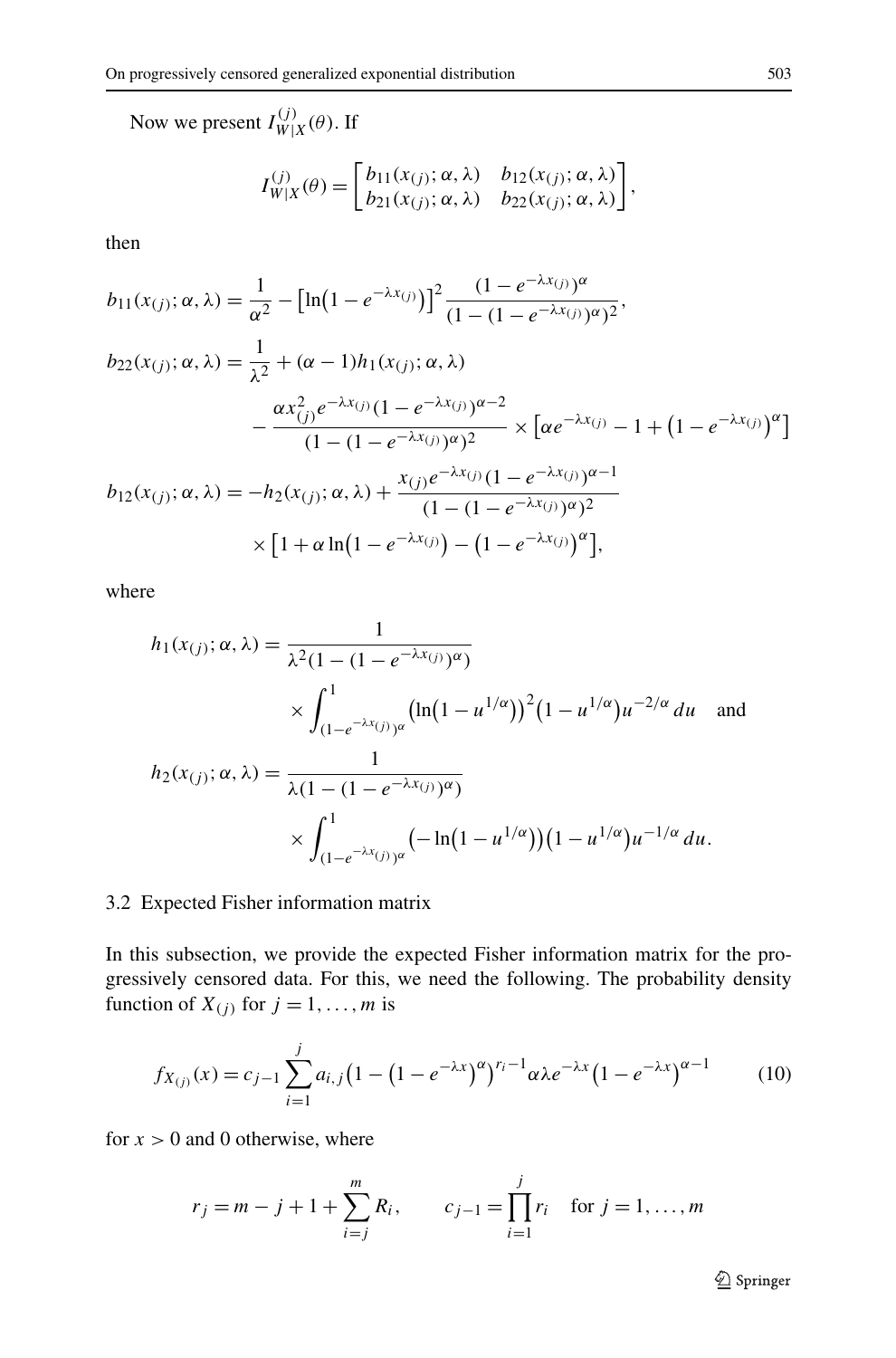and

$$
a_{11} = 1
$$
,  $a_{i,j} = \prod_{k=1, k \neq i}^{j} \frac{1}{r_k - r_i}$  for  $1 \leq i \leq j \leq m$ .

See, for example, Balakrishnan and Aggarwala [\(2000](#page-17-0)), p. 26.

Based on [\(10](#page-6-0)), the expected Fisher information matrix can be obtained. If we denote the  $2 \times 2$  matrix  $\overrightarrow{E}$  by

$$
E = \begin{bmatrix} E_{11} & E_{12} \\ E_{21} & E_{22} \end{bmatrix} = -E \begin{bmatrix} \frac{\partial^2 \ln l(\alpha, \lambda)}{\partial \alpha^2} & \frac{\partial^2 \ln l(\alpha, \lambda)}{\partial \alpha \partial \lambda} \\ \frac{\partial^2 \ln l(\alpha, \lambda)}{\partial \lambda \partial \alpha} & \frac{\partial^2 \ln l(\alpha, \lambda)}{\partial \lambda^2} \end{bmatrix},
$$

then

$$
E_{11} = \frac{1}{\alpha^2} \Bigg[ m + \sum_{j=1}^m R_j h_{1j}(\alpha, \lambda) \Bigg],
$$
  
\n
$$
E_{22} = \frac{1}{\lambda^2} \Bigg[ m + \alpha(\alpha - 1) \sum_{j=1}^m h_{2j}(\alpha, \lambda) + \alpha^2 \sum_{j=1}^m h_{3j}(\alpha, \lambda) \Bigg],
$$
  
\n
$$
E_{12} = E_{21} = -\frac{\alpha}{\lambda} \Bigg[ \sum_{j=1}^m h_{4j}(\alpha, \lambda) - \sum_{j=1}^m R_j h_{5j}(\alpha, \lambda) - \alpha \sum_{j=1}^m R_j h_{6j}(\alpha, \lambda) \Bigg],
$$

where

$$
h_{1j}(\alpha, \lambda) = c_{j-1} \sum_{i=1}^{j} a_{i,j} \int_{0}^{1} u(\ln u)^{2} (1-u)^{r_{i}-3} du,
$$
  
\n
$$
h_{2j}(\alpha, \lambda) = c_{j-1} \sum_{i=1}^{j} a_{i,j} \int_{0}^{1} u^{\alpha-3} (1-u^{\alpha})^{r_{i}-1} (1-u) (\ln(1-u))^{2} du,
$$
  
\n
$$
h_{3j}(\alpha, \lambda) = c_{j-1} \sum_{i=1}^{j} a_{i,j} \int_{0}^{1} u^{2\alpha-3} (1-u^{\alpha})^{r_{i}-3} (1-u) (\ln(1-u))^{2} \times (\alpha u - u^{\alpha} - \alpha + 1) du,
$$
  
\n
$$
h_{4j}(\alpha, \lambda) = c_{j-1} \sum_{i=1}^{j} a_{i,j} \int_{0}^{1} u^{\alpha-2} (1-u^{\alpha})^{r_{i}-3} (1-u) (-\ln(1-u)) du,
$$
  
\n
$$
h_{5j}(\alpha, \lambda) = c_{j-1} \sum_{i=1}^{j} a_{i,j} \int_{0}^{1} u^{2\alpha-2} (1-u^{\alpha})^{r_{i}-2} (1-u) (-\ln(1-u)) du,
$$
  
\n
$$
h_{5j}(\alpha, \lambda) = c_{j-1} \sum_{i=1}^{j} a_{i,j} \int_{0}^{1} u^{2\alpha-2} (1-u^{\alpha})^{r_{i}-3} (1-u) (-\ln(1-u)) du.
$$

 $\mathcal{D}$  Springer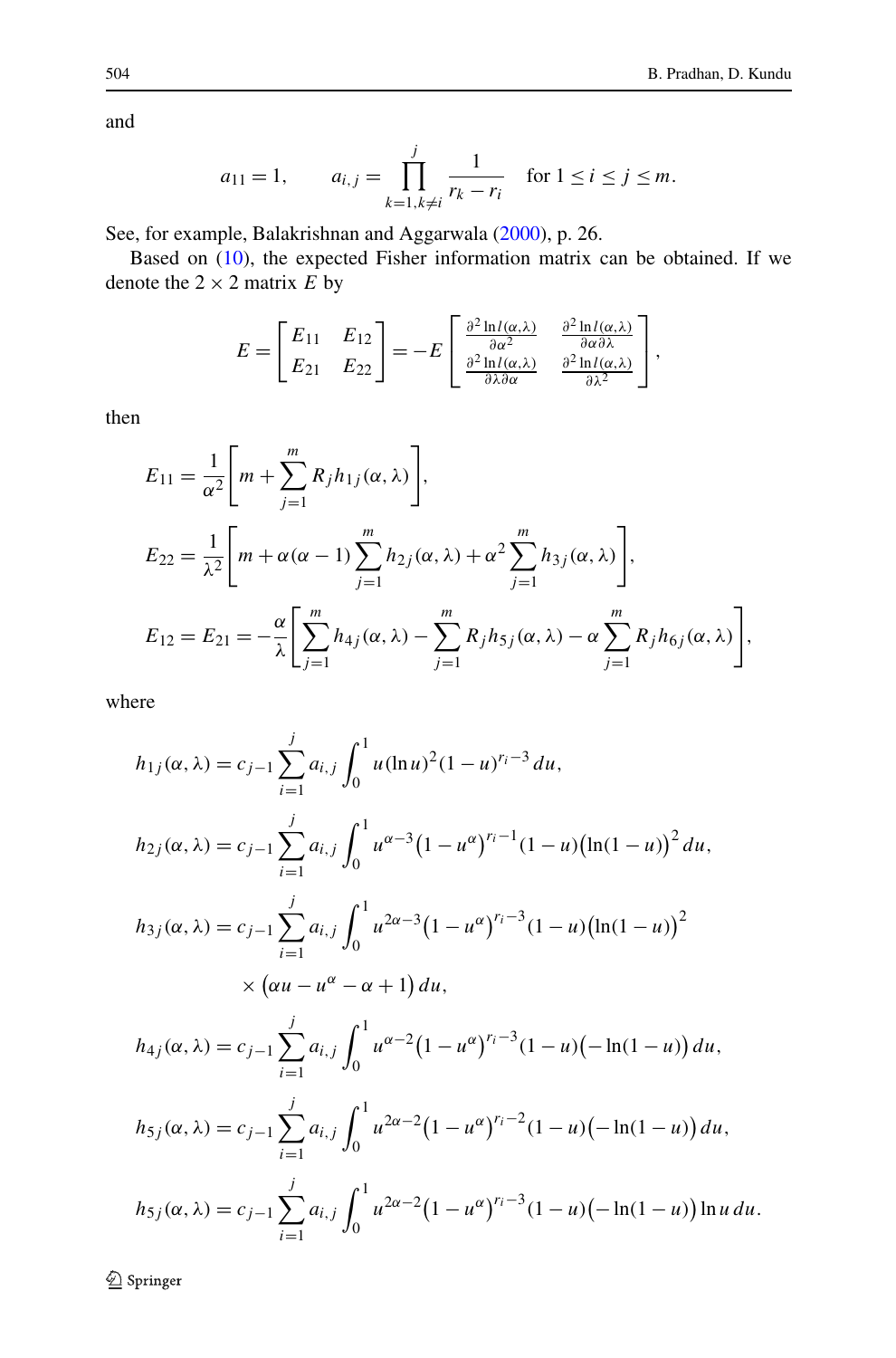<span id="page-8-0"></span>Therefore, the asymptotic variance covariance matrix of the MLEs of  $(\alpha, \lambda)$  becomes

$$
V = \begin{bmatrix} V_{11} & V_{12} \\ V_{21} & V_{22} \end{bmatrix} = E^{-1}.
$$

#### **4 Numerical experiments and data analysis**

#### 4.1 Experimental results

In this subsection, we present some experimental results to observe how the MLEs perform for different sampling schemes and for different sample sizes. All the computations are performed at the Indian Statistical Institute Kolkata. We have taken  $n = 20, 25, 30, m = 10$  and 15, and eleven  $(11-[11])$  different sampling schemes. In all cases, we have used  $\lambda = 1.0$  and we have taken  $\alpha = 1.5$  and  $\alpha = 0.75$ . For particular *n*, *m*, and a sampling scheme, we have used the method proposed by Balakrishnan and Sandhu ([1995\)](#page-17-0) to generate progressively censored generalized exponential samples. In each case, we have calculated the MLEs using the EM algorithm and also the asymptotic confidence intervals of *α* and *λ* based on the Fisher information matrix. We replicate the process 10000 times and compute the average biases and standard deviations of the different estimates.

Note that the sampling schemes [1], [3], [6], [8], [10] are the usual Type-II censoring scheme, i.e., *n*−*m* items are removed at the time of the *m*th failure. The sampling schemes [2], [4], [7], [9], [11] are just the opposite of the Type-II sampling schemes, i.e., *n*−*m* items are removed at the time of the first failure. In this paper, we will refer this censoring scheme as Type-III censoring scheme. It is well known that, for fixed *n* and *m*, the expected experimental time of the Type-II censoring schemes is less than that of the corresponding Type-III schemes. In fact, the expected time of any other censoring scheme, for fixed *n* and *m*, will be always between these two extremes. For illustrative purpose, we have taken one arbitrary censoring scheme, scheme [5], whose expected experimental time is between the schemes [3] and [4].

For different sampling schemes, we use the notation of Ng et al. ([2004](#page-17-0)). For example, when  $n = 25$  and  $m = 10$ , the scheme  $(5, 5, 5, 7*)$  means that, after the first failure, from the remaining 24 items 5 items are removed at random, after the second failure, from the remaining 18 items 5 items are removed at random, similarly, after the third failure, from the remaining 12 items 5 items are removed at random, and we observe the next seven failure times. The results are reported in Tables [1](#page-9-0)[–4](#page-10-0).

Some of the points are quite clear from Tables [1](#page-9-0) and [2](#page-9-0). For example, in all the cases considered, the average biases and the standard deviations of the MLEs of *α* and *λ* are smallest for Type-III schemes and largest for Type-II schemes. For other censoring schemes, the average biases and the standard deviations are between these two extremes. It is also observed that, for fixed *m*, as *n* increases, the average biases and the standard deviations decrease. Moreover, for fixed *n*, as *m* increases, the same phenomena are observed. Therefore, it is clear that, as the sample size increases or the effective sample size increases, the performances of the MLEs in terms of biases and standard deviations become better. When the effective sample size is 15, then, in most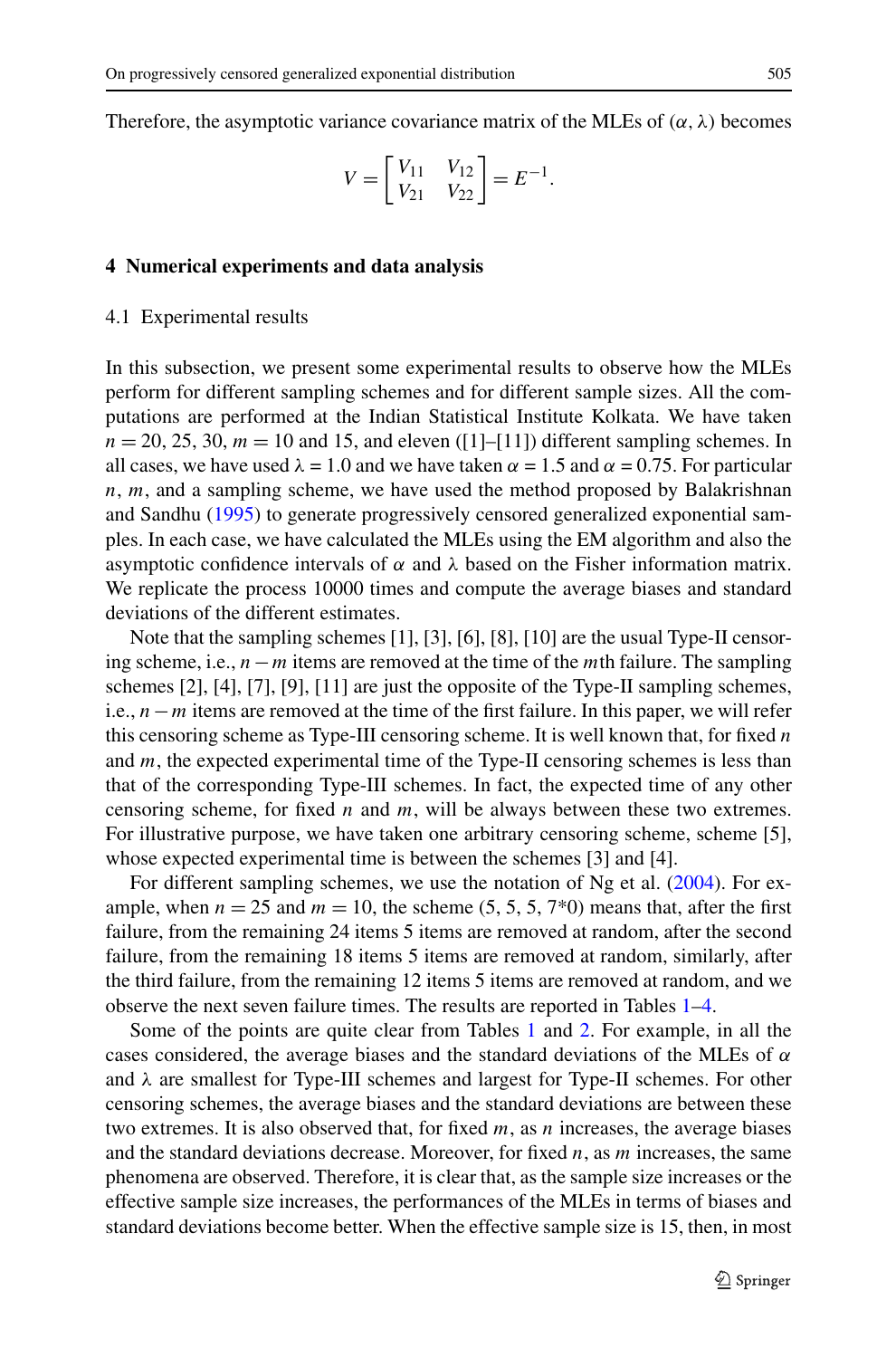<span id="page-9-0"></span>

|   |   | <b>Table 1</b> The average biases (AB), the standard deviations (SD), 95% coverage percentages (CP-95),         |     |    |           |         |         |
|---|---|-----------------------------------------------------------------------------------------------------------------|-----|----|-----------|---------|---------|
|   |   | and 90% coverage percentages (CP-90) for MLE of $\alpha$ when $\alpha = 1.5$ are presented for different sample |     |    |           |         |         |
|   |   | sizes and different sampling schemes                                                                            |     |    |           |         |         |
|   |   |                                                                                                                 |     |    |           |         |         |
| n | m | Scheme                                                                                                          | No. | AВ | <b>SD</b> | $CP-95$ | $CP-90$ |

| $\overline{\phantom{a}}$ | $\cdots$ | ovinin            | 11V.              | $\overline{1}$ | ັ      | <u>.</u> | $\sim$ . |
|--------------------------|----------|-------------------|-------------------|----------------|--------|----------|----------|
| 20                       | 10       | $(9*0, 10)$       | $\lceil 1 \rceil$ | $-0.1537$      | 0.3024 | 92.3     | 88.2     |
| 20                       | 10       | $(10, 9*0)$       | $\lceil 2 \rceil$ | $-0.1382$      | 0.2737 | 95.2     | 89.7     |
| 25                       | 10       | $(9*0, 15)$       | $\lceil 3 \rceil$ | $-0.2599$      | 0.2832 | 93.8     | 88.7     |
| 25                       | 10       | $(15, 9*0)$       | [4]               | $-0.2303$      | 0.2610 | 94.1     | 90.5     |
| 25                       | 10       | $(5, 5, 5, 7^*0)$ | $[5]$             | $-0.2493$      | 0.2730 | 94.2     | 91.8     |
| 25                       | 15       | $(14*0, 10)$      | [6]               | $-0.0980$      | 0.2156 | 96.8     | 91.2     |
| 25                       | 15       | $(10, 14*0)$      | [7]               | $-0.0902$      | 0.2025 | 97.1     | 92.5     |
| 30                       | 10       | $(9*0, 20)$       | [8]               | $-0.3384$      | 0.2730 | 93.5     | 87.2     |
| 30                       | 10       | $(20, 9*0)$       | [9]               | $-0.2840$      | 0.2388 | 94.2     | 87.8     |
| 30                       | 15       | $(14*0, 15)$      | [10]              | $-0.1880$      | 0.2309 | 97.0     | 92.5     |
| 30                       | 15       | $(15, 14*0)$      | [11]              | $-0.1760$      | 0.2127 | 96.2     | 91.5     |
|                          |          |                   |                   |                |        |          |          |

**Table 2** The average biases (AB), the standard deviations (SD), 95% coverage percentages (CP-95), and 90% coverage percentages (CP-90) for MLE of  $\lambda$  when  $\alpha = 1.5$  are presented for different sample sizes and different sampling schemes

| $CP-95$ | $CP-90$ |
|---------|---------|
| 91.2    | 85.6    |
| 92.3    | 87.8    |
| 93.8    | 88.7    |
| 92.5    | 89.2    |
| 93.6    | 89.5    |
| 92.7    | 88.1    |
| 94.2    | 89.6    |
| 92.5    | 86.5    |
| 93.2    | 87.8    |
| 95.0    | 91.0    |
| 96.2    | 90.5    |
|         |         |

of the cases, the coverage percentages are very close to the corresponding nominal levels. Therefore, the asymptotic results can be used for all practical purposes.

One of the referees raised a valid point that why an EM algorithm should be used rather than the traditional Newton–Raphson method. It may be mentioned that to employ the Newton–Raphson method, one needs to compute the second derivatives of the log-likelihood function. Sometimes, like in the present situation, calculation of the second derivatives based on progressive censored data are quite complicated. In such a scenario, the EM algorithm is a very useful technique. Moreover, as Little and Rubin ([1983\)](#page-17-0) correctly mentioned, the EM algorithm will converge rather slowly but more reliably (as compared to the Newton–Raphson method) when the amount of information in the missing data is relatively large. We present a small comparison be-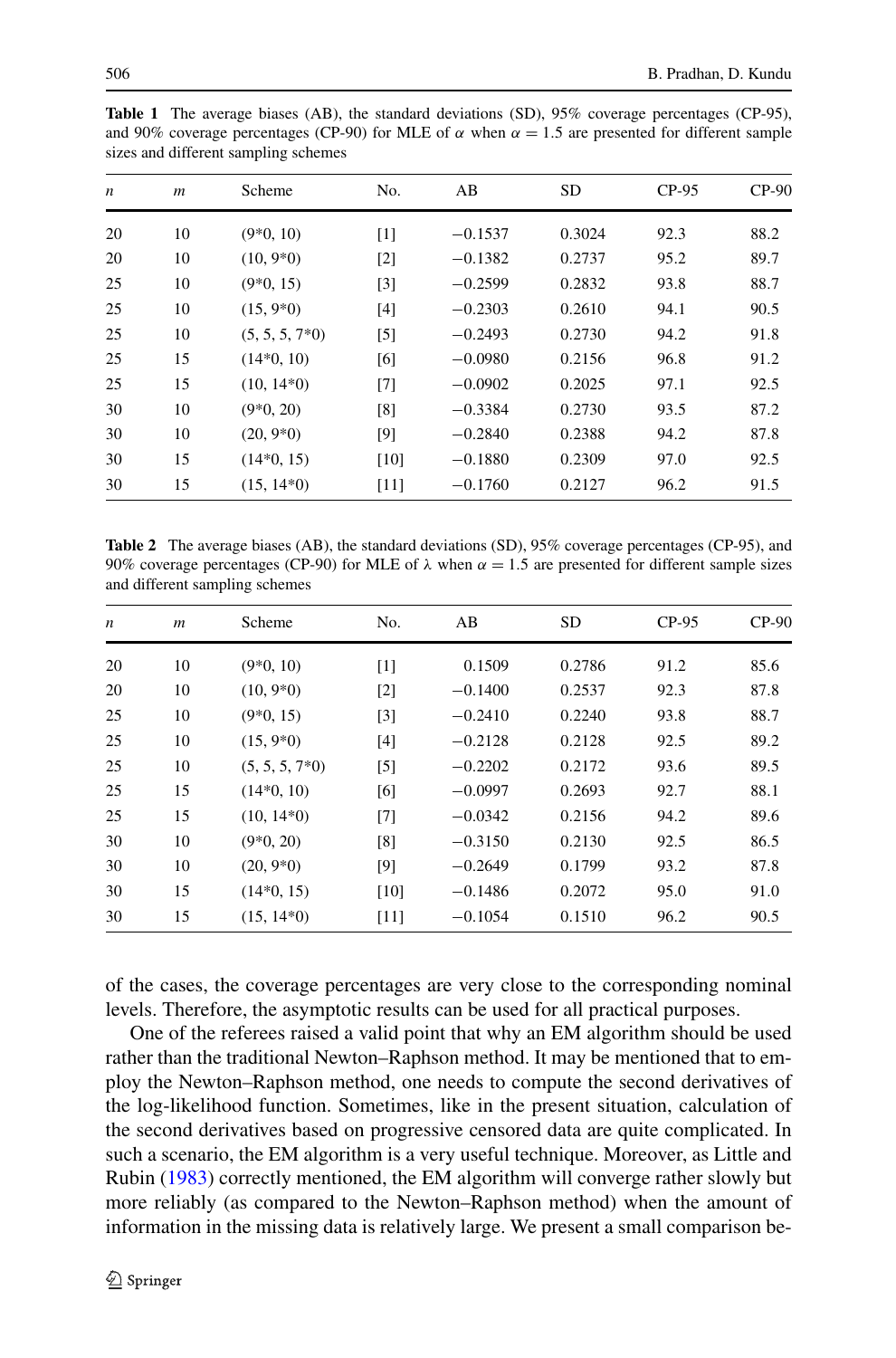<span id="page-10-0"></span>

| <b>Table 3</b> The average biases (AB), the standard deviations (SD), $95\%$ coverage percentages (CP-95), and     |  |  |
|--------------------------------------------------------------------------------------------------------------------|--|--|
| 90% coverage percentages (CP-90) for MLE of $\alpha$ when $\alpha = 0.75$ are presented for different sample sizes |  |  |
| and different sampling schemes                                                                                     |  |  |

| $\boldsymbol{n}$ | $\boldsymbol{m}$ | Scheme           | No.               | AB     | <b>SD</b> | $CP-95$ | $CP-90$ |
|------------------|------------------|------------------|-------------------|--------|-----------|---------|---------|
| 20               | 10               | $(9*0, 10)$      | [1]               | 0.2090 | 0.2445    | 91.6    | 88.9    |
| 20               | 10               | $(10, 9*0)$      | $\lceil 2 \rceil$ | 0.1467 | 0.2207    | 94.9    | 90.2    |
| 25               | 10               | $(9*0, 15)$      | $\lceil 3 \rceil$ | 0.2036 | 0.1853    | 92.8    | 85.8    |
| 25               | 10               | $(15, 9*0)$      | $[4]$             | 0.1421 | 0.1719    | 92.6    | 88.2    |
| 25               | 10               | $(5, 5, 5, 7*0)$ | $\lceil 5 \rceil$ | 0.1470 | 0.1792    | 94.5    | 90.5    |
| 25               | 15               | $(14*0, 10)$     | [6]               | 0.1334 | 0.2342    | 93.2    | 89.7    |
| 25               | 15               | $(10, 14*0)$     | [7]               | 0.1271 | 0.2107    | 96.2    | 92.5    |
| 30               | 10               | $(9*0, 20)$      | [8]               | 0.2058 | 0.1634    | 92.2    | 87.6    |
| 30               | 10               | $(20, 9*0)$      | [9]               | 0.1390 | 0.1316    | 92.8    | 89.2    |
| 30               | 15               | $(14*0, 15)$     | $[10]$            | 0.1627 | 0.1449    | 95.8    | 89.8    |
| 30               | 15               | $(15, 14*0)$     | $[11]$            | 0.1208 | 0.1126    | 96.8    | 91.3    |

**Table 4** The average biases (AB), the standard deviations (SD), 95% coverage percentages (CP-95), and 90% coverage percentages (CP-90) for MLE of  $\lambda$  when  $\alpha = 0.75$  are presented for different sample sizes and different sampling schemes

| $\boldsymbol{n}$ | $\boldsymbol{m}$ | Scheme           | No.               | AB     | <b>SD</b> | $CP-95$ | $CP-90$ |
|------------------|------------------|------------------|-------------------|--------|-----------|---------|---------|
| 20               | 10               | $(9*0, 10)$      | [1]               | 0.6104 | 0.7852    | 90.5    | 84.9    |
| 20               | 10               | $(10, 9*0)$      | $\lceil 2 \rceil$ | 0.4448 | 0.6281    | 91.8    | 85.2    |
| 25               | 10               | $(9*0, 15)$      | $[3]$             | 0.7190 | 0.7551    | 88.1    | 84.9    |
| 25               | 10               | $(15, 9*0)$      | [4]               | 0.5250 | 0.6128    | 88.8    | 83.2    |
| 25               | 10               | $(5, 5, 5, 7*0)$ | $\lceil 5 \rceil$ | 0.5541 | 0.6888    | 90.2    | 86.8    |
| 25               | 15               | $(14*0, 10)$     | [6]               | 0.3931 | 0.5426    | 90.2    | 86.2    |
| 25               | 15               | $(10, 14*0)$     | [7]               | 0.3138 | 0.4379    | 92.8    | 88.0    |
| 30               | 10               | $(9*0, 20)$      | [8]               | 0.8248 | 0.7312    | 91.2    | 86.6    |
| 30               | 10               | $(20, 9*0)$      | [9]               | 0.5886 | 0.6013    | 92.5    | 88.5    |
| 30               | 15               | $(14*0, 15)$     | [10]              | 0.4795 | 0.5498    | 93.7    | 89.1    |
| 30               | 15               | $(15, 14*0)$     | [11]              | 0.3680 | 0.4482    | 94.5    | 90.5    |

tween the EM algorithm and the Newton–Raphson method in the following Table [5](#page-11-0). In Table [5,](#page-11-0) we present the number of times (out of 1000) the Newton–Raphson algorithm converges (NTC). In all the cases, the EM algorithm has always converged. It clearly shows the advantage of using the EM algorithm.

# 4.2 Data analysis

In this subsection, we provide a data analysis for illustrative purposes. The data have been taken from Lawless [\(1982](#page-17-0), p. 491), and it represents the failure or censoring times of 36 appliances subjected to an automatic life test. The data given below consist of only the failure times: 11, 35, 49, 170, 329, 381, 708, 958, 1062, 1167, 1594,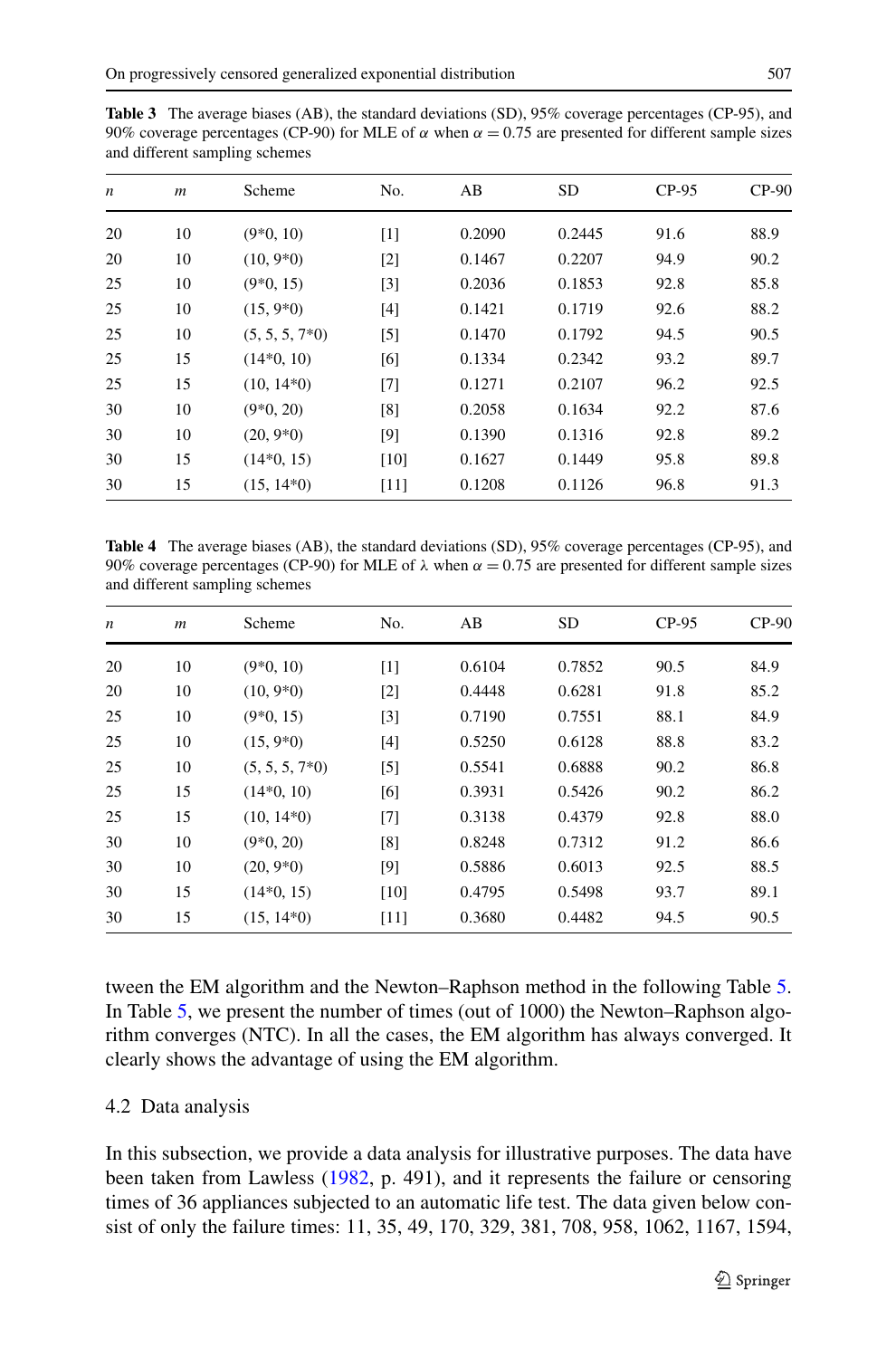| n  | m  | Scheme       | $\alpha$ | ⋏   | <b>NTC</b> |
|----|----|--------------|----------|-----|------------|
| 20 | 10 | $(10, 9*0)$  | 1.5      | 1.0 | 921        |
| 20 | 10 | $(10, 9*0)$  | 0.75     | 1.0 | 944        |
| 25 | 15 | $(10, 14*0)$ | 1.5      | 1.0 | 957        |
| 25 | 15 | $(10, 14*0)$ | 0.75     | 1.0 | 971        |

<span id="page-11-0"></span>**Table 5** The number of times (NTC) the Newton–Raphson algorithm converges out of 1000 replications for different censoring schemes and different sets of parameters

1925, 1990, 2223, 2327, 2400, 2451, 2471, 2551, 2565, 2568, 2694, 2702, 2761, 2831, 3034, 3059, 3112, 3214, 3478, 3504, 4329, 6367, 6976, 7846, 13403.

Before progressing further, we have first fitted the GE distribution to the complete data set, and it is observed that  $\hat{\alpha} = 0.96001$  and  $\hat{\lambda} = 0.00035$ . The Kolmogorov– Smirnov distance is 0.202, and the corresponding *p* value is 0.11. Therefore, the GE distribution provides a reasonable fit. Moreover, we have tested the following hypothesis: *H*<sub>0</sub> : Data follow exponential, *vs. H*<sub>1</sub> : Data follow GE. The  $-2\ln(L_0 - L_1)$  = 7.013, and it implies that  $H_0$  is rejected with the level of significance less than 0.001.

We have generated progressively censored samples using three different sampling schemes, from the above data with  $m = 12$ , as follows:

- Censoring Scheme 1:  $(15, 5, 4, 9<sup>*</sup>)$ . We obtain the following progressively censored sample: 11, 35, 49, 329, 1062, 1167, 1594, 1990, 2451, 2471,2551, 3059.
- Censoring Scheme 2: (11\*0, 24). We obtain the following progressively censored sample: 11, 35, 49, 170, 329, 381, 708, 958, 1062, 1167, 1594, 1925.

Censoring Scheme 3: (24, 11\*0). We obtain the following progressively censored sample: 11, 35, 49, 329, 381, 958, 1062, 1594, 1925, 2223, 2451, 2471.

In all the three cases, we have used the EM algorithm to compute the MLEs. The MLEs of *(α,λ)* for Scheme-1, Scheme-2, and Scheme-3 are (0.89532, 0.00074), (0.79080, 0.00020), and (0.88723, 0.00093), respectively. The corresponding variance-covariance matrices are

$$
\begin{bmatrix} 6.217 \times 10^{-2} & 4.143 \times 10^{-5} \\ 4.143 \times 10^{-5} & 7.767 \times 10^{-8} \end{bmatrix}, \qquad \begin{bmatrix} 9.338 \times 10^{-2} & 4.356 \times 10^{-5} \\ 4.356 \times 10^{-5} & 2.522 \times 10^{-8} \end{bmatrix},
$$

and

$$
\begin{bmatrix} 6.313 \times 10^{-2} & 5.192 \times 10^{-5} \\ 5.192 \times 10^{-5} & 1.237 \times 10^{-7} \end{bmatrix},
$$

respectively. In Fig. [1](#page-12-0), we have plotted the estimated distribution functions based on complete sample and also based on three different sampling schemes. Interestingly, in this case, the estimated distribution function based on Scheme-2 (Type-II censoring) provides the closest approximation to the distribution function based on complete sample.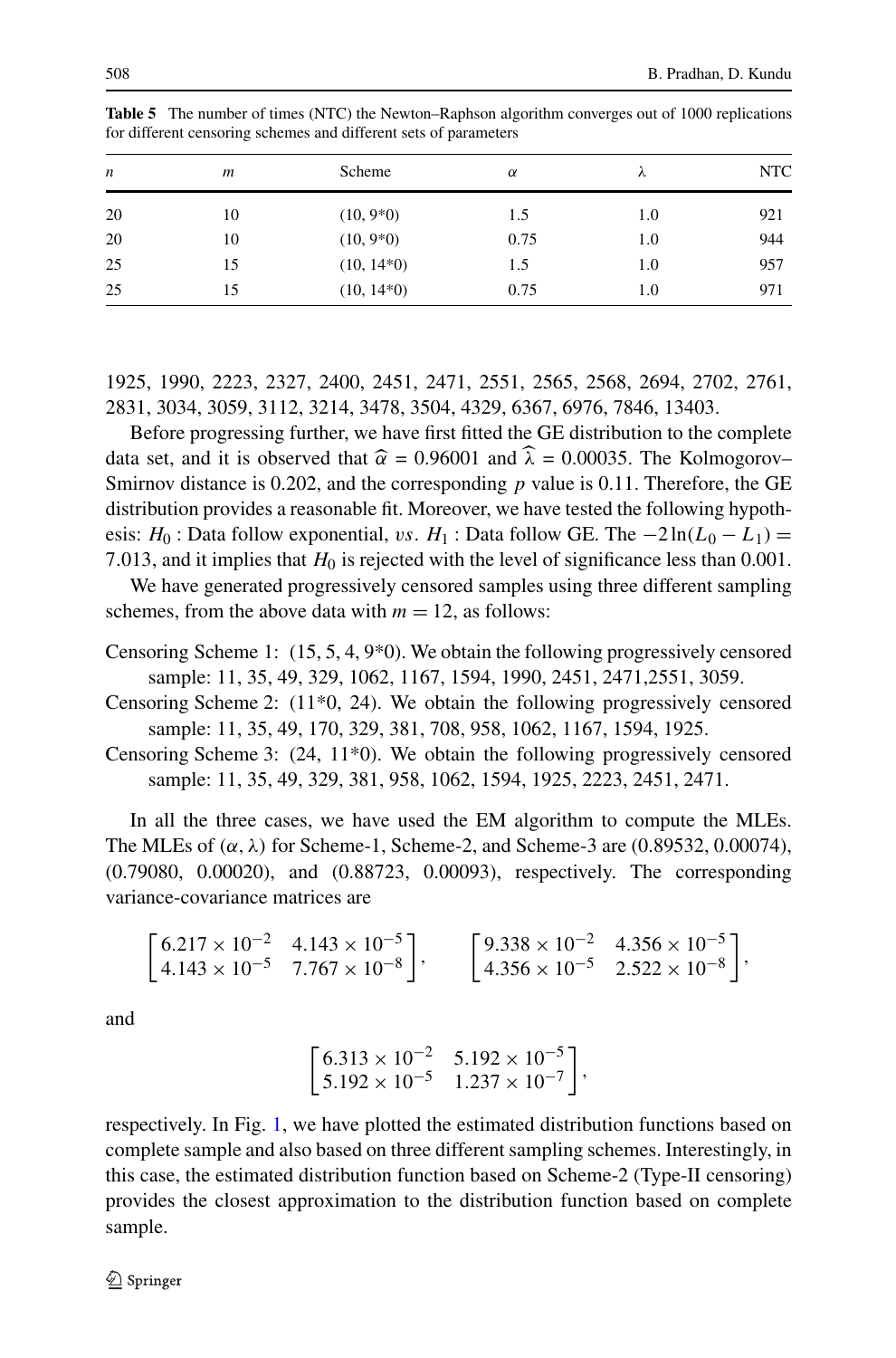<span id="page-12-0"></span>

**Fig. 1** Four different estimated distribution function

#### **5 Optimal censoring scheme**

So far we have discussed about the statistical inferences of the unknown parameters of the GE distributions when the data are progressively censored for a known censoring scheme. A natural question arises how to choose a particular censoring scheme. Should we choose a particular scheme just based on convenience or based on some statistical criteria. Recently, choosing the optimal censoring scheme in different problems has received considerable attention in the statistical literature. See, for example, Zhang and Meeker [\(2005\)](#page-18-0), Ng et al. [\(2004](#page-17-0)), Kundu ([2007\)](#page-17-0), Wang and Yu [\(2007](#page-18-0)), and the references cited there.

For a practitioner, it is quite important to choose the *optimal* censoring scheme from a class of possible schemes. Here possible schemes mean, for fixed sample size *n* and for fixed effective sample size *m*, the different choices of  $R_1, \ldots, R_m$ , such that

$$
R_1 + \dots + R_m + m = n. \tag{11}
$$

In many practical situations, the experimenter may not have any choice on *m* and *n*, but he/she can choose a particular  $(R_1, \ldots, R_m)$  satisfying (11). Therefore, our problem boils down as follows: for fixed *m* and *n*, choose that particular scheme  $(R_1, \ldots, R_m)$  which is *optimal* in the sense it provides the maximum information of the unknown parameters.

Immediately, the first question arises how to define the information measure of the unknown parameters for a particular censoring scheme, or how to compare two censoring schemes based on their information measures? In this respect, comparing the Fisher information matrices seems to be a natural choice. If the model has only one unknown parameter, then this comparison can be easily made. But, if both the parameters are unknown, then the comparison of the two Fisher information matrices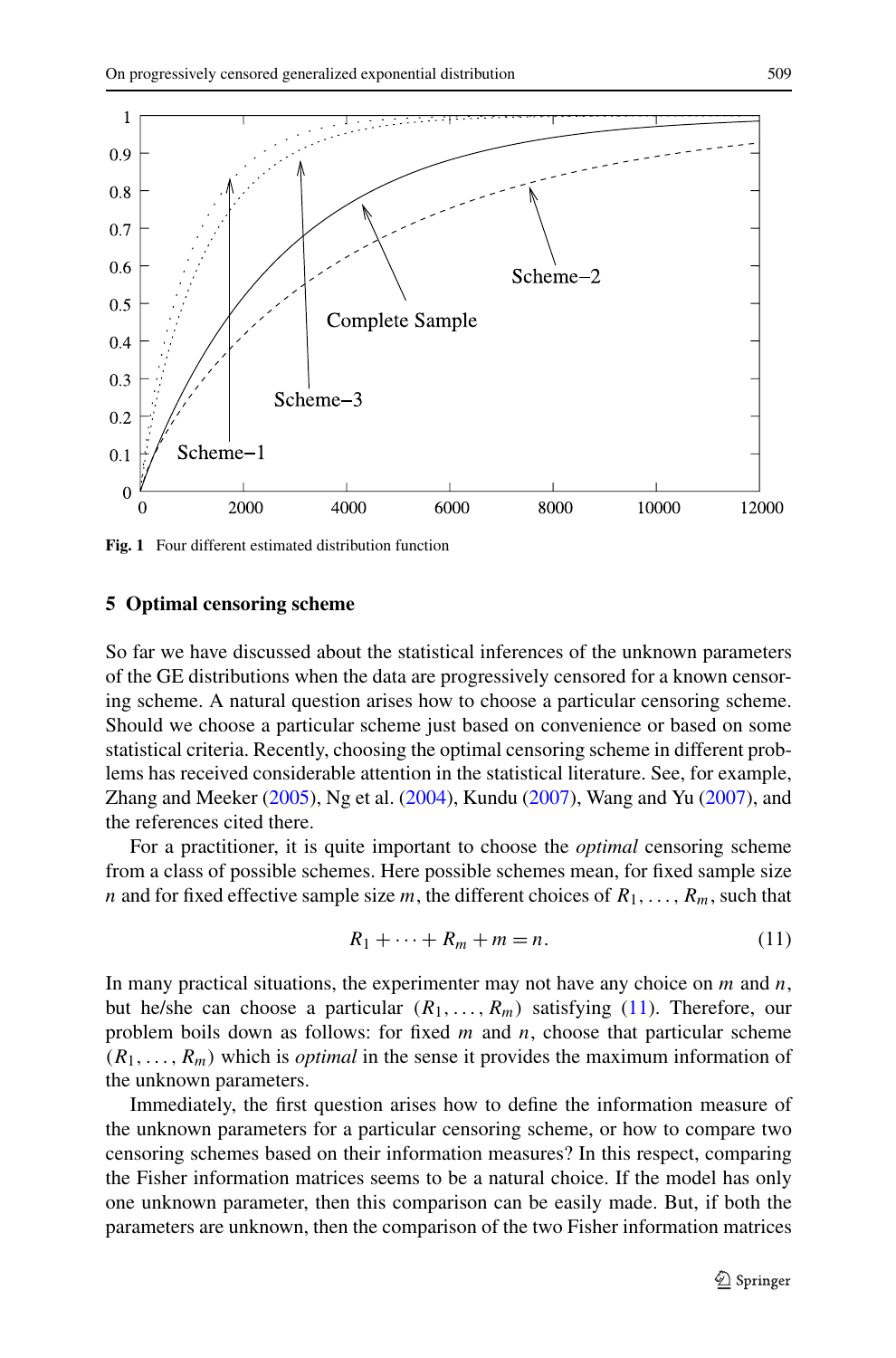<span id="page-13-0"></span>is not a trivial task. Some of the existing choices are to compare the traces or the determinants of the two Fisher information matrices. Unfortunately, in presence of the shape and scale parameters, it can be easily seen that (Gupta and Kundu [2006](#page-17-0)) the trace or the determinant is not scale invariant. Therefore, it may happen that, for a particular scheme, its determinant or trace of the Fisher information matrix is more than another scheme, but if we change the unit of the data (multiply the data by a positive constant), then the inequality becomes reversed, which may not be very desirable.

An alternative way of comparing the information measures of two different schemes is to compare their precisions of the 100*p*th quantile estimators, i.e., to compare the variances of the corresponding estimators for different schemes. Similar ideas were used by Zhang and Meeker [\(2005\)](#page-18-0) in the Bayesian set up and also by Ng et al. [\(2004](#page-17-0)) in the frequentest context. Interestingly, this information measure is independent of the scale parameter, but unfortunately it depends on '*p*'. Balakrishnan and Aggarwala [\(2000](#page-17-0)) proposed for some specific choices of '*p*' based on some practical consideration, may be  $p = 0.95$  or  $p = 0.99$ , but they can be argued upon.

Here we use the following information measure. Consider the *p*th quantile of the lifetime distribution,

$$
T_p = -\frac{1}{\lambda} \ln \left( 1 - p^{\frac{1}{\alpha}} \right).
$$

In this paper, following the idea of Gupta and Kundu ([2006\)](#page-17-0), we consider the following information measures for a particular censoring scheme:

$$
I_W\{(R_1,\ldots,R_m)\} = \int_0^1 V\{(R_1,\ldots,R_m)\}\, W(p) \, dp,\tag{12}
$$

where  $V\{(R_1, \ldots, R_m)\}\$  denotes the asymptotic variance of  $T_p$ , the MLE of  $T_p$ , has a popper in the conserving scheme  $(P_1, \ldots, P_n)$ . Here  $W(n) > 0$  is a popperative based on the censoring scheme  $(R_1, \ldots, R_m)$ . Here  $W(p) \ge 0$  is a nonnegative weight function such that

$$
\int_0^1 W(p) \, dp = 1.
$$

Note that  $V\{(R_1,\ldots,R_m)\}_p$  is

$$
T_p^2\left[\frac{p^{\frac{1}{\alpha}}(-\ln p)}{\alpha^2[-\ln(1-p^{\frac{1}{\alpha}})](1-p^{\frac{1}{\alpha}})},-\frac{1}{\lambda}\right]\left[\begin{array}{cc}V_{11} & V_{12}\\ V_{21} & V_{22}\end{array}\right]\left[\begin{array}{cc} \frac{p^{\frac{1}{\alpha}}(-\ln p)}{\alpha^2[-\ln(1-p^{\frac{1}{\alpha}})](1-p^{\frac{1}{\alpha}})}\\ -\frac{1}{\lambda}\end{array}\right].
$$

It may be noted that criterion (12) is very flexible and it may take care over all variability of the percentile estimator due to a particular censoring scheme. Depending on the choice of  $W(p)$ , it can be made dependent or independent of p. For example, if we choose  $W(p) = 1$  for all  $0 < p < 1$ , then the information measure  $I_W\{(R_1, \ldots, R_m)\}\$ is independent of  $p$ . Moreover, if we want to consider the variability of the percentile estimator for certain ranges of  $p$ , we can choose  $W(p)$  accordingly. Clearly, this is a more general information measure than those information measures proposed by Zhang and Meeker [\(2005](#page-18-0)) or Ng et al. [\(2004\)](#page-17-0). Using  $W(p)$  as the point mass at any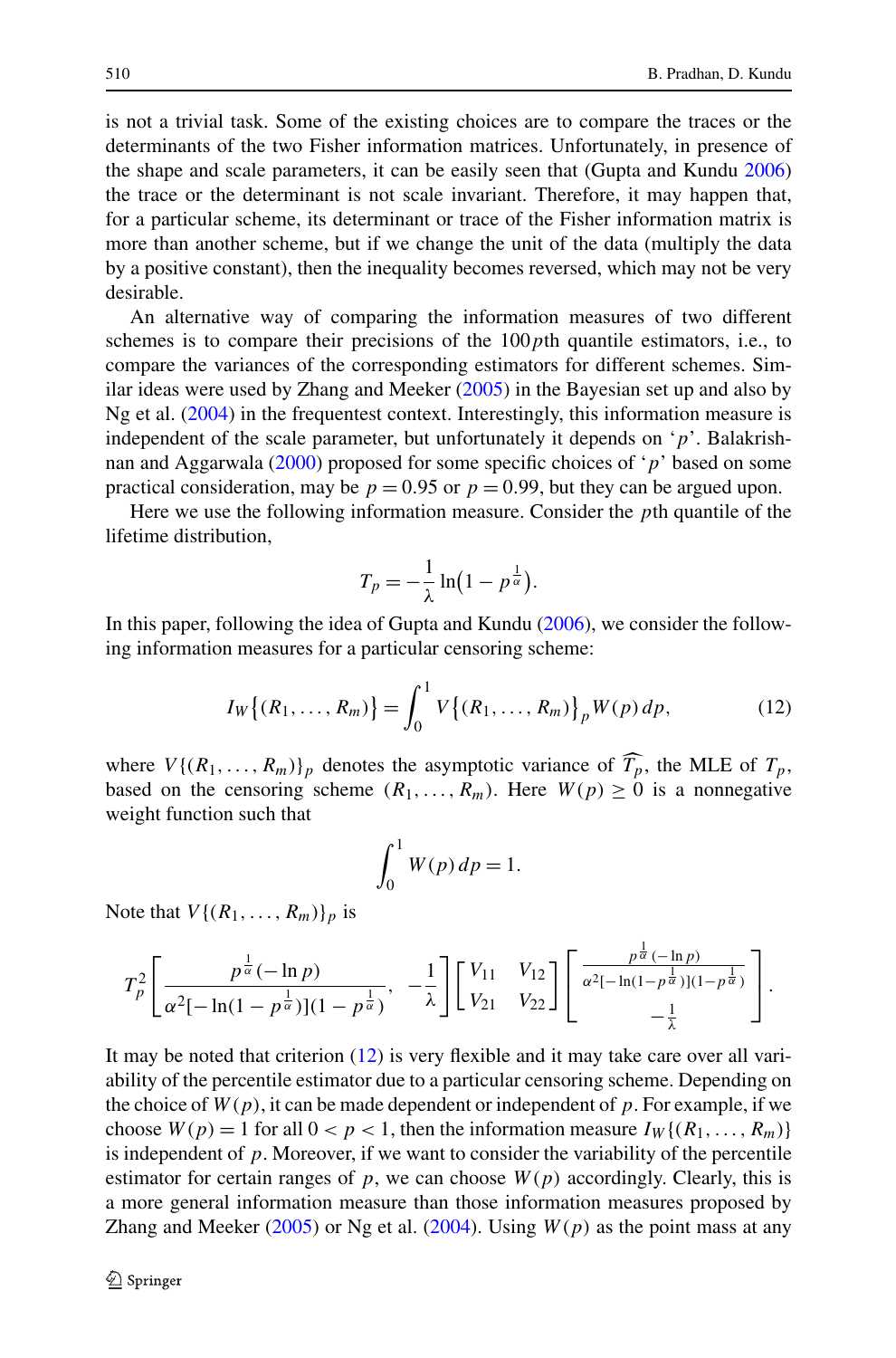| Criterion                   | $\boldsymbol{R}_1$ | $\ensuremath{\mathfrak{R}}_2$ | $\mathfrak{R}_3$ | $\mathfrak{R}_4$ | $R_5\,$          |
|-----------------------------|--------------------|-------------------------------|------------------|------------------|------------------|
| $\mathbf{1}$                | $\boldsymbol{0}$   | $\boldsymbol{0}$              | $\boldsymbol{0}$ | $\boldsymbol{0}$ | $\sqrt{5}$       |
|                             | $\boldsymbol{0}$   | $\boldsymbol{0}$              | $\boldsymbol{0}$ | $\boldsymbol{0}$ | $10\,$           |
|                             | $\boldsymbol{0}$   | $\boldsymbol{0}$              | $\boldsymbol{0}$ | 5                | $15\,$           |
|                             | $\boldsymbol{0}$   | $\boldsymbol{0}$              | $\boldsymbol{0}$ | $\sqrt{6}$       | 19               |
| $\sqrt{2}$                  | $\sqrt{5}$         | $\boldsymbol{0}$              | $\boldsymbol{0}$ | $\boldsymbol{0}$ | $\boldsymbol{0}$ |
|                             | $\boldsymbol{0}$   | $\boldsymbol{0}$              | $\overline{c}$   | $\,8\,$          | $\boldsymbol{0}$ |
|                             | $\boldsymbol{0}$   | $\boldsymbol{0}$              | $\,1$            | $\boldsymbol{0}$ | 19               |
|                             | $\boldsymbol{0}$   | $\boldsymbol{0}$              | $\boldsymbol{0}$ | $\boldsymbol{0}$ | $25\,$           |
| $\ensuremath{\mathfrak{Z}}$ | 5                  | $\boldsymbol{0}$              | $\boldsymbol{0}$ | $\boldsymbol{0}$ | $\boldsymbol{0}$ |
|                             | $10\,$             | $\boldsymbol{0}$              | $\boldsymbol{0}$ | $\boldsymbol{0}$ | $\boldsymbol{0}$ |
|                             | $\boldsymbol{0}$   | $\boldsymbol{0}$              | $\,1$            | $\boldsymbol{0}$ | $19\,$           |
|                             | $\boldsymbol{0}$   | $\boldsymbol{0}$              | $\,1$            | $\sqrt{2}$       | $22\,$           |
| $\overline{4}$              | $\boldsymbol{0}$   | $\boldsymbol{0}$              | $\boldsymbol{0}$ | 5                | $\boldsymbol{0}$ |
|                             | $\boldsymbol{0}$   | $\boldsymbol{0}$              | $\boldsymbol{0}$ | $\boldsymbol{0}$ | $10\,$           |
|                             | $\boldsymbol{0}$   | $\boldsymbol{0}$              | $\boldsymbol{0}$ | $\boldsymbol{0}$ | $20\,$           |
|                             | $\boldsymbol{0}$   | $\boldsymbol{0}$              | $\boldsymbol{0}$ | $\epsilon$       | $19\,$           |
| 5                           | $\boldsymbol{0}$   | $\boldsymbol{0}$              | $\boldsymbol{0}$ | $\boldsymbol{0}$ | $\sqrt{5}$       |
|                             | $\boldsymbol{0}$   | $\boldsymbol{0}$              | $\boldsymbol{0}$ | $\boldsymbol{0}$ | $10\,$           |
|                             | $\boldsymbol{0}$   | $\boldsymbol{0}$              | $\boldsymbol{0}$ | $\boldsymbol{0}$ | $20\,$           |
|                             | $\boldsymbol{0}$   | $\boldsymbol{0}$              | $\boldsymbol{0}$ | $\epsilon$       | 19               |
| 6                           | $\boldsymbol{0}$   | $\boldsymbol{0}$              | $\boldsymbol{0}$ | $\boldsymbol{0}$ | $\mathfrak s$    |
|                             | $\boldsymbol{0}$   | $\boldsymbol{0}$              | $\boldsymbol{0}$ | $\boldsymbol{0}$ | $10\,$           |
|                             | $\boldsymbol{0}$   | $\boldsymbol{0}$              | $\boldsymbol{0}$ | 5                | $15\,$           |
|                             | $\boldsymbol{0}$   | $\boldsymbol{0}$              | $\boldsymbol{0}$ | $\epsilon$       | $19\,$           |

**Table 6** The optimal censoring scheme for different criteria when  $\alpha = 2$ ,  $\lambda = 1$ ,  $m = 5$  and  $n = 10$ , 15, 25, and 30. Against each criterion, the first row, second row, third row, and fourth row represent the optimal censoring schemes corresponding to  $n = 10$ ,  $n = 15$ ,  $n = 25$ , and  $n = 30$ , respectively

particular point, the information measures proposed by Zhang and Meeker [\(2005](#page-18-0)) or Ng et al. ([2004\)](#page-17-0) can be obtained.

Now we provide few optimal censoring schemes for different criteria. We have used the minimum trace criterion (Criterion-1), minimum determinant criterion (Criterion-2), and the minimum variance of the *p*th percentile estimator for different *p*, namely  $p = 0.5$  (Criterion-3),  $p = 0.9$  (Criterion-4), and  $p = 0.999$ (Criterion-5). Finally, we have used minimizing  $I_W\{(R_1,\ldots,R_m)\}\)$  as defined in [\(12](#page-13-0)) (Criterion-6). Note that, in all the above cases, the minimization has to be performed numerically. They are discrete optimization problems. For given *n*, *m*, *α*, and *λ*, the optimum censoring scheme with respect to a given criterion can be found by exhaustive search for all possible  $R_i$  values satisfying  $(11)$  $(11)$ . For illustrative purpose, the results are presented in Tables 6 and [7](#page-15-0) when  $\alpha = 2.0$  and  $\lambda = 1$ . Interestingly, it is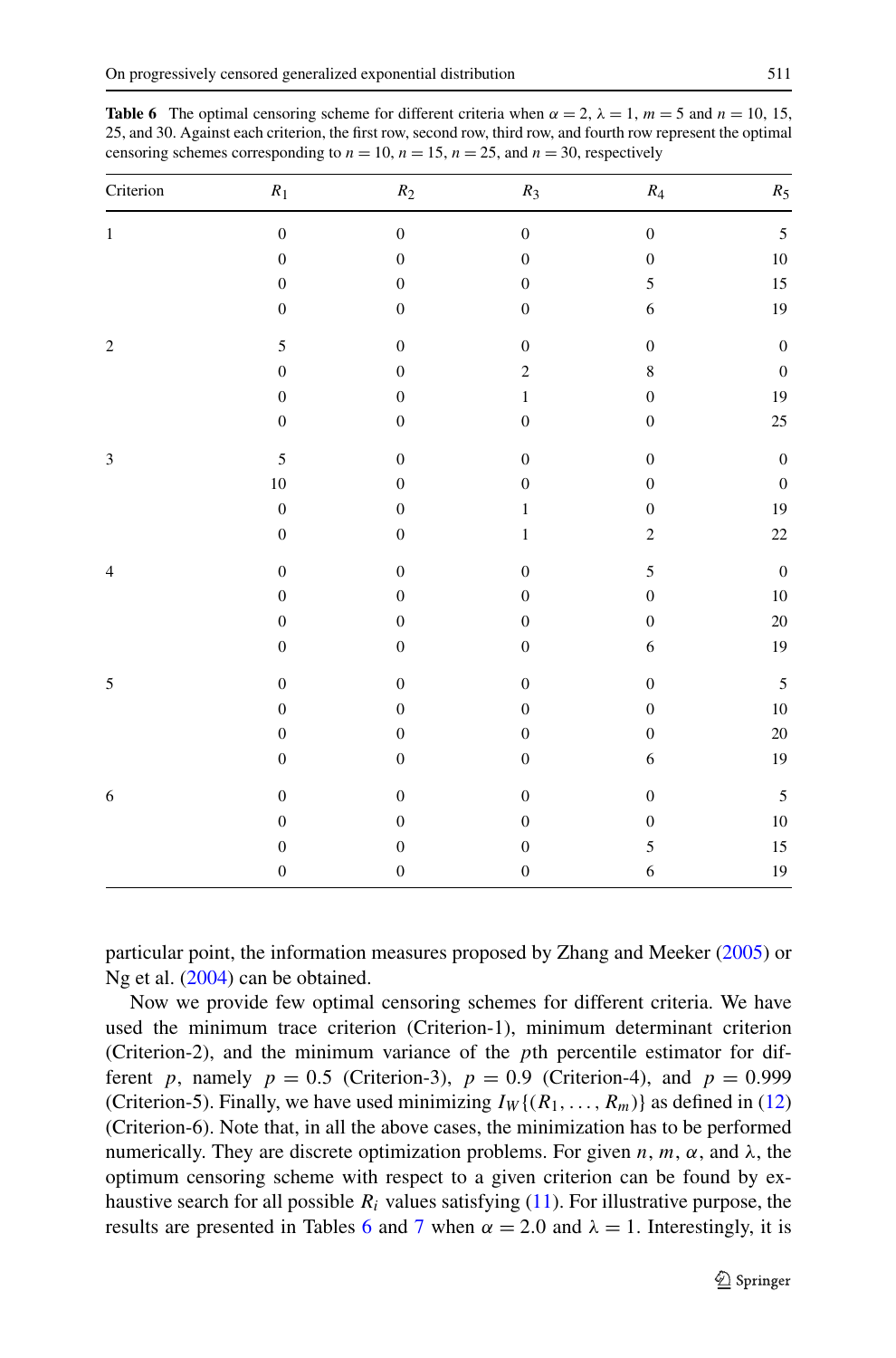| Criterion                   | $R_1$ | $R_2$ | $R_3$ | $R_4$ | $R_5$ | $R_6$ |
|-----------------------------|-------|-------|-------|-------|-------|-------|
|                             |       |       |       |       |       |       |
| $\mathcal{D}_{\mathcal{A}}$ |       |       |       |       |       |       |
| 3                           |       |       |       |       |       |       |
| 4                           |       |       |       |       |       |       |
| ͻ                           |       |       |       |       |       |       |
| 6                           |       |       |       |       |       |       |

<span id="page-15-0"></span>**Table 7** The optimal censoring scheme for different criteria when  $\alpha = 2$ ,  $\lambda = 1$ ,  $m = 6, 8, 10$ , and  $n = 15$ Table-7a:  $[n = 15, m = 6]$ 

Criterion  $R_1$   $R_2$   $R_3$   $R_4$   $R_5$   $R_6$   $R_7$   $R_8$ 1 0 0 0 0 0 0 0 0 7 2 6 1 0 0 0 0 0 0 0 3 6 1 0 0 0 0 0 0 0 4 0 0 0 0 3 2 2 0 0 5 0 0 0 0 0 0 0 4 3 6 0 0 0 0 0 0 0 0 7 Table-7c:  $[n = 15, m = 10]$ Criterion *R*1 *R*2 *R*3 *R*4 *R*5 *R*6 *R*7 *R*8 *R*9 *R*10 1 0000000005

2 4100000000 3 4100000000 4 4100000000 5 0 0 0 0 0 0 0 0 5 0 0 6 0000000005

observed that, in all the cases considered, the Criterion-1 and Criterion-6 provide the same optimal censoring schemes.

Although the total number of sampling schemes are finite, they can be quite large. For fixed *m* and *n*, total  $\binom{n-1}{m-1}$  possible progressive censoring schemes are available. For example, when  $n = 25$  and  $m = 12$ , then the possible number of censoring schemes is  $\binom{24}{11} = 2496144$ , which is quite large. Till date, we do not have any efficient algorithm to find the optimal censoring scheme in this case. We propose the following sub-optimal censoring scheme. Note that, for fixed *n* and *m*, all the censoring schemes of the form  $(R_1, \ldots, R_m)$  such that  $R_1 + \cdots + R_m = n - m$  will belong to the convex hull generated by the points  $(n - m, 0, \ldots, 0), \ldots, (0, \ldots, 0, n - m)$ . Therefore, a sub-optimal censoring scheme can be obtained by choosing the optimal censoring scheme among these extreme points on the convex hull.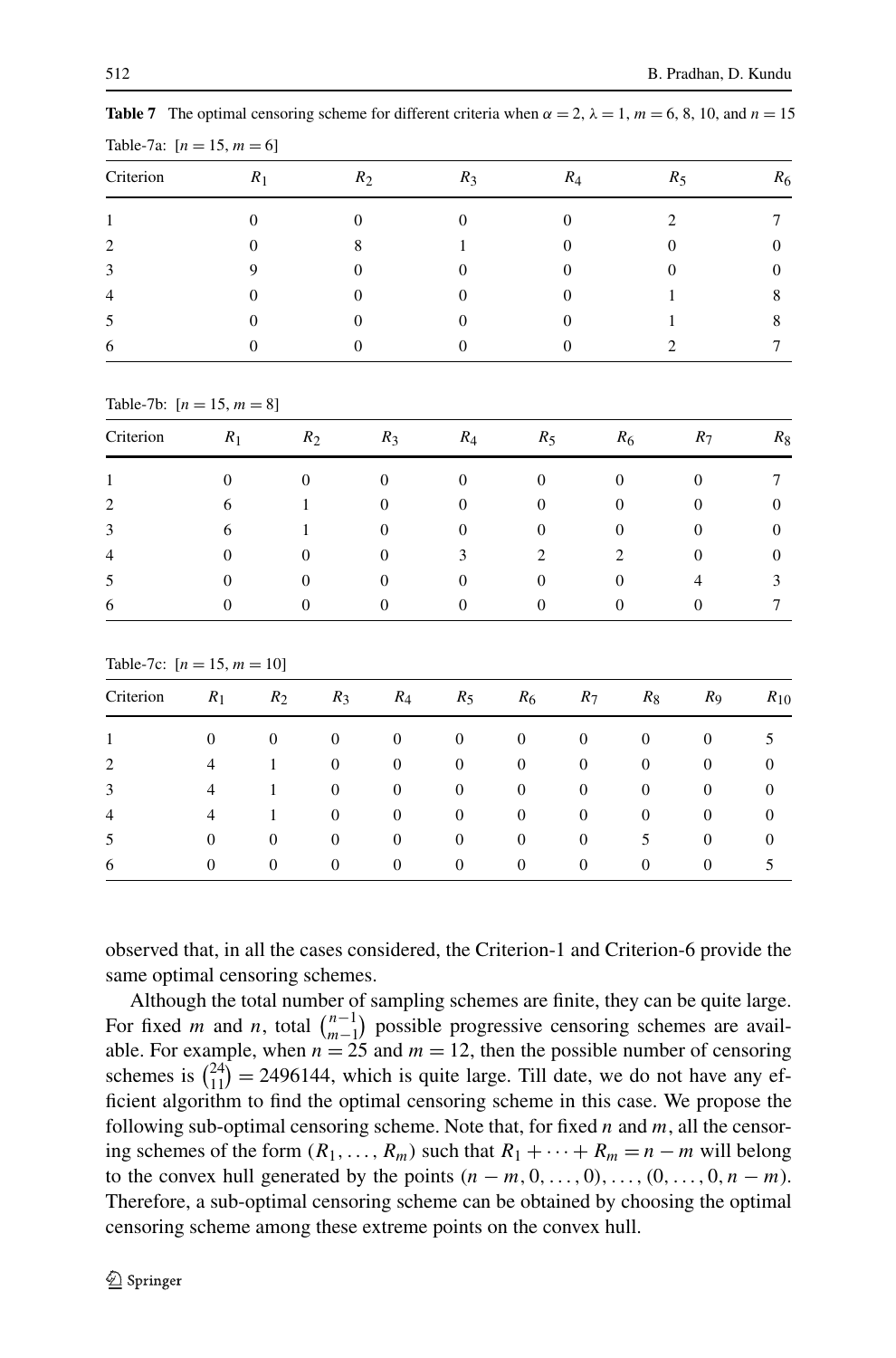### <span id="page-16-0"></span>**6 Conclusions**

In this paper, we have considered the estimation of the GE parameters when the data are progressively censored. It is observed that when both the parameters are unknown, the maximum likelihood estimates cannot be obtained in explicit form. In our simulation studies, it is observed that, for certain cases, the Newton–Raphson algorithm does not converge. We have used the EM algorithm to compute the MLEs of the unknown shape and scale parameters and observed their performance through numerical simulations. It is observed that the proposed EM algorithm works quite well.

We have also proposed different criteria to compare two different sampling schemes based on their information contents. We have also reported the optimal sampling schemes with respect to different criteria for small values of *m* and *n*. It is an important problem to find an algorithm to choose the optimal sampling scheme. More work is needed in this direction.

**Acknowledgements** The authors would like to thank the associate editor and the referees for their fruitful suggestions.

# **Appendix**

To prove ([5\)](#page-3-0), we need the following theorem.

**Theorem 1** *Given*  $X_{(1)} = x_{(1)}, \ldots, X_{(j)} = x_{(j)}$ , *the conditional distribution of*  $Z_{jk}$ *for*  $k = 1, \ldots, R_j$  *is* 

$$
f_{Z|X}(z_j|X_{(1)} = x_{(1)},...,X_{(j)} = x_{(j)}) = f_{Z|X}(z_j|X_{(j)} = x_{(j)}) = \frac{f(z_j|\alpha,\lambda)}{[1 - F(x_{(j)}|\alpha,\lambda)]}
$$

*for*  $z_i > x_{(i)}$  *and* 0 *otherwise.* 

*Proof* The proof is straightforward. For details, see Ng et al. ([2002\)](#page-17-0).

Note that using Theorem 1, we can write

$$
E(Z_{jk}|Z_{jk} > c) = \frac{\alpha \lambda}{1 - F(c|\alpha, \lambda)} \times \int_{c}^{\infty} x e^{-\lambda x} (1 - e^{-\lambda x})^{\alpha - 1} dx \quad (\text{put } \lambda x = y)
$$
  
= 
$$
\frac{\alpha}{\lambda (1 - F(c|\alpha, \lambda))} \times \int_{c\lambda}^{\infty} y e^{-y} (1 - e^{-y})^{\alpha - 1} dy \quad (\text{put } e^{-y} = z)
$$
  
= 
$$
-\frac{\alpha}{\lambda (1 - F(c|\alpha, \lambda))} \int_{0}^{e^{-c\lambda}} \ln z (1 - z)^{\alpha - 1} dz
$$
  
= 
$$
-\frac{\alpha}{\lambda (1 - F(c|\alpha, \lambda))} u(c, \alpha, \lambda).
$$

To prove ([6\)](#page-3-0), note that using Theorem 1, we can write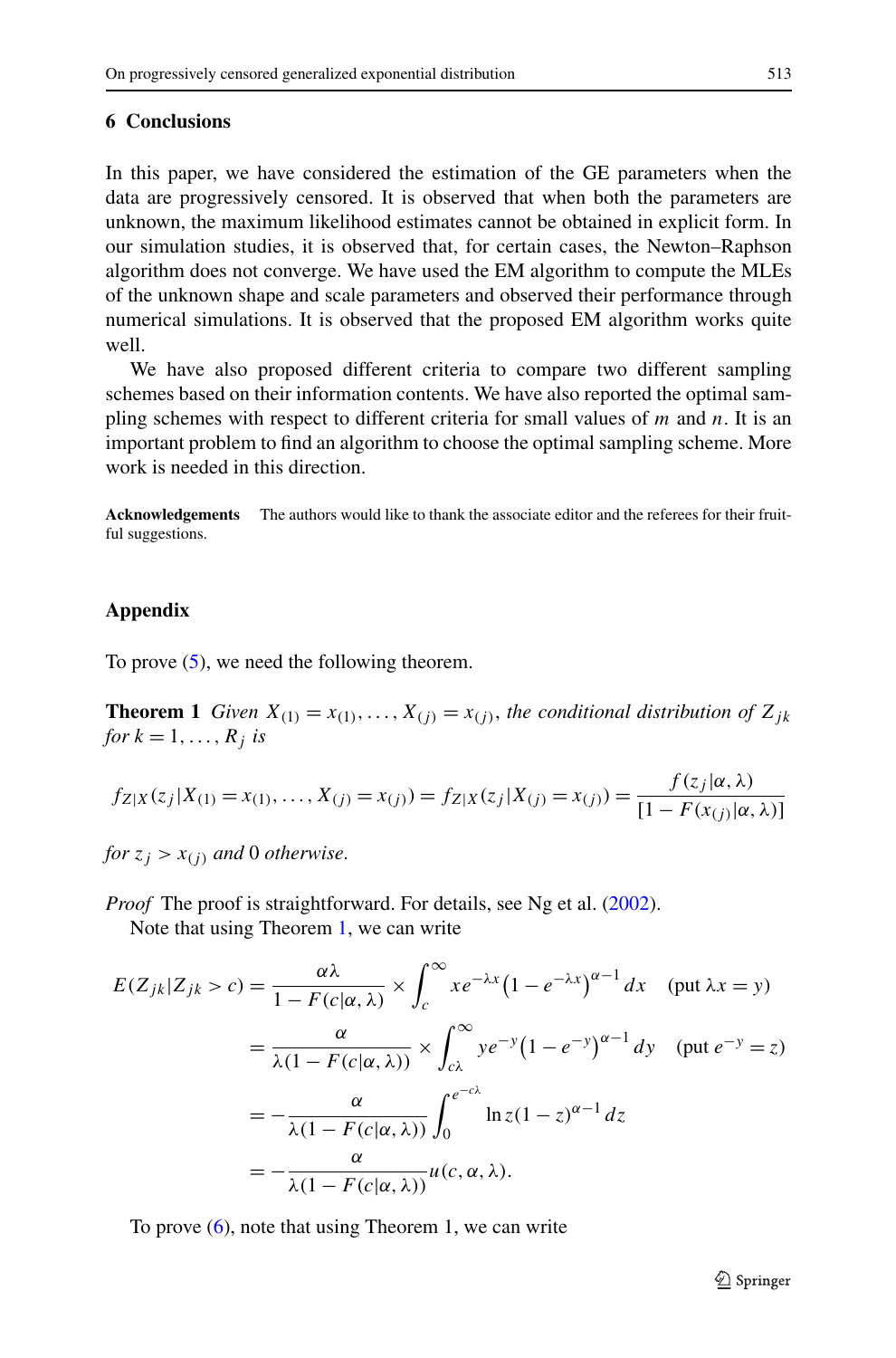<span id="page-17-0"></span>
$$
E\left(\ln\left(1-e^{-\lambda Z_{jk}}\right)|Z_{jk}>c\right)
$$
\n
$$
=\frac{\alpha\lambda}{1-F(c|\alpha,\lambda)}\times\int_{c}^{\infty}\ln\left(1-e^{-\lambda x}\right)e^{-\lambda x}\left(1-e^{-\lambda x}\right)^{\alpha-1}dx
$$
\n
$$
=\frac{1}{\alpha(1-F(c|\alpha,\lambda))}
$$
\n
$$
\times\int_{(1-e^{-c\lambda})^{\alpha}}^{1}\ln y\,dy \quad \text{(using } y=(1-e^{-\lambda x})^{\alpha})
$$
\n
$$
=\frac{1}{\alpha(1-F(c|\alpha,\lambda))}
$$
\n
$$
\times\left[\left(1-e^{-c\lambda}\right)^{\alpha}\left(1-\alpha\ln(1-e^{-c\lambda})\right)-1\right].
$$

### **References**

- Abramowitz M, Stegun IA (1964) Handbook of mathematical functions with formulas, graphs and mathematical tables. Dover, New York
- Balakrishnan N (2007) Progressive censoring methodology: an appraisal. TEST 16(2):211–296 (with discussions)
- Balakrishnan N, Aggarwala R (2000) Progressive censoring, theory, methods and applications. Birkhauser, Boston
- Balakrishnan N, Kannan N (2001) Point and interval estimation for parameters of the logistic distribution based on progressively type-II censored data. In: Handbook of Statistics, vol 20. North Holland, Amsterdam
- Balakrishnan N, Sandhu RA (1995) A simple algorithm for generating progressively type-II generated samples. Am Stat 49:229–230
- Balakrishnan N, Kannan N, Lin CT, Wu SJS (2004) Inference for the extreme value distribution under progressive type-II censoring. J Stat Comput Simul 25–45
- Balasooriya U, Balakrishnan N (2000) Reliability sampling plan for log-normal distribution. IEEE Trans Reliab 49:199–203
- Cohen AC (1963) Progressively censored samples in life testing. Technometrics 5:327–329
- Dempster AP, Laird NM, Rubin DB (1977) Maximum likelihood from incomplete data via EM algorithm. J R Stat Soc, Ser B 39:1–38
- Gupta RD, Kundu D (1999) Generalized exponential distribution. Aust N Z J Stat 41:173–188
- Gupta RD, Kundu D (2001) Generalized exponential distribution: different methods of estimations. J Stat Comput Simul 69:315–338
- Gupta RD, Kundu D (2006) Comparison of the Fisher information matrices of the Weibull and GE distributions. J Stat Plan Inference 136(9):3130–3144
- Gupta RD, Kundu D (2007) Generalized exponential distribution; existing methods and some recent developments. J Stat Plan Inference 137:3537–3547
- Kundu D (2007) On hybrid censored Weibull distribution. J Stat Plan Inference 137:2127–2142
- Lawless JF (1982) Statistical models and methods for lifetime data. Wiley, New York
- Little RJA, Rubin DB (1983) Incomplete data. In: Kotz S, Johnson NL (eds) Encyclopedia of statistical sciences, vol 4. Wiley, New York, pp 46–53
- Louis TA (1982) Finding the observed information matrix using the EM algorithm. J R Stat Soc, Ser B 44:226–233
- Mann NR (1971) Best linear invariant estimation for Weibull parameters under progressive censoring. Technometrics 13:521–533
- Ng T, Chan CS, Balakrishnan N (2002) Estimation of parameters from progressively censored data using EM algorithm. Comput Stat Data Anal 39:371–386
- Ng T, Chan CS, Balakrishnan N (2004) Optimal progressive censoring plans for the Weibull distribution. Technometrics 46:470–481